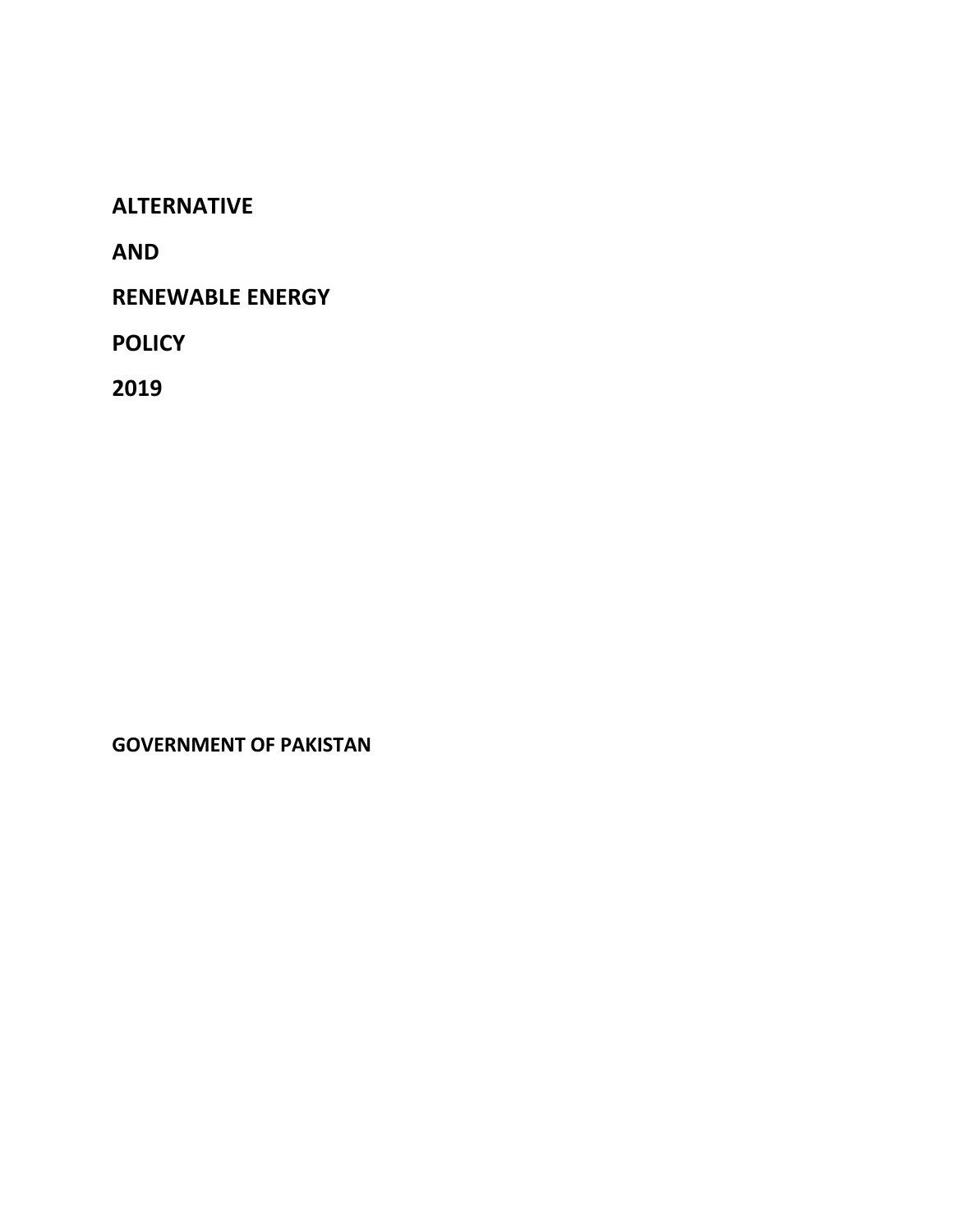# **Table of Contents**

- 1. Introduction
	- a. Background
	- b. Scope of Policy
	- c. Objectives of the Policy
	- d. Types of Projects
- 2. Project Development Options
	- a. Federally Procured Projects
	- b. Provincially Sponsored Projects
	- c. Private Projects
- 3. ARET Projects Selling to Public Utilities
	- a. Bidding Process
	- b. Project Site
	- c. Grid Connection, Offtake
	- d. Determination of Technology, Quantum and Location for Bidding Rounds
	- e. Variable Renewable Energy
	- f. Processing of Unsolicited Projects
	- g. Tariff Determination
	- h. Resources Variability Risk
	- i. Contractual Structure
	- j. Financial Incentives
- 4. Projects with Private Use or Sale to Third Parties
	- a. Project Registration
	- b. Types of Projects
	- c. Regulatory Approvals
	- d. Wheeling
	- e. Net Metering and Grid Spill-Over
	- f. Incentives
- 5. Institutional Framework
	- a. Legal and Regulatory Framework
	- b. One Window Institutional Support
	- c. Fees and Charges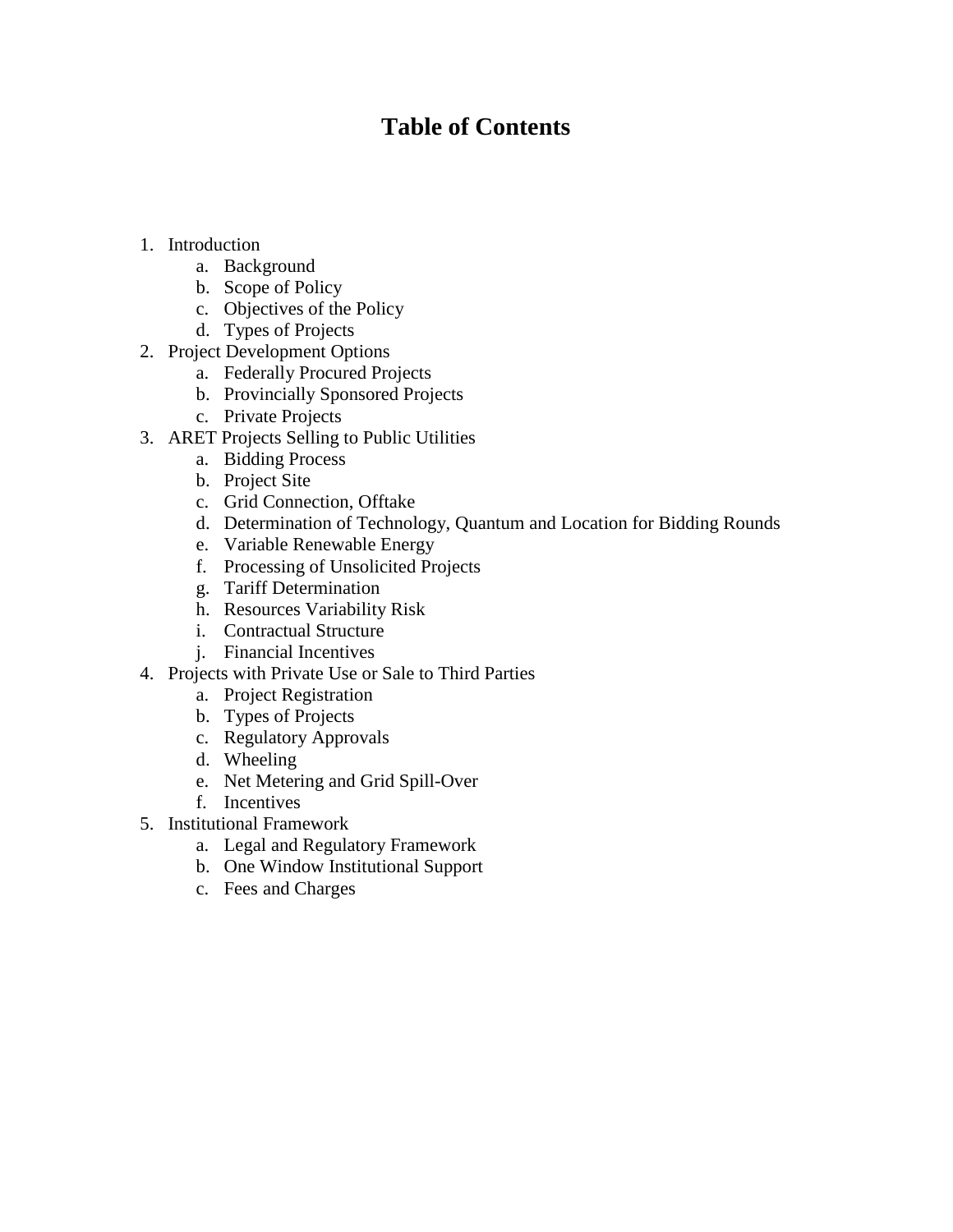#### **FOREWORD**

Nature has blessed Pakistan with enormous renewable energy potential which can be utilized for power generation and to meet energy needs of the country. The Government of Pakistan (GoP) initiated development of Alternative and Renewable Energy (ARE) Sector under a phased, evolutionary approach constituting a strategic policy implementation roadmap under Policy for Development of Renewable Energy for Power Generation, 2006 (RE Policy 2006) to increase the deployment of ARE technologies (ARETs) in Pakistan. ARE promises a higher proportion of the national energy supply mix and helps ensure universal and affordable access to electricity in all regions of the country.

The GOP's strategic objectives of Energy Security, Affordability of Electricity, Availability for All, Environmental Protection, Sustainable Development, Social Equity and mitigation of Climate Changes are further harnessed under the ARE Policy 2019, developed by the Ministry of Energy (Power Division) in consultation with key stakeholders. ARE Policy 2019 aims to create a conducive environment for the sustainable growth of ARE Sector in Pakistan.

AREs have seen significant growth in different parts of the world in the last decade in terms of deployment, technological advancements and cost competitiveness. Experience under RE Policy 2006 coupled with international best practices provide the basis for a more comprehensive framework for ARE Policy, 2019. It has an expanded scope encompassing all alternative and renewable energy sources, competitive procurement and also addresses areas like distributed generation systems, off-grid solutions, B2B methodologies, and rural energy services. It carries forward most of the liberal and attractive incentives of RE Policy 2006 to maintain the investors' confidence, and places greater emphasis on aggressive growth of grid-connected ARET applications as well as a programmatic development of distributed ARE power generation market on more competitive terms.

It has been decided that rather than inducting RE projects on a reactive basis, a new policy direction is being set whereby Pakistan intends to have 20% of its generation capacity as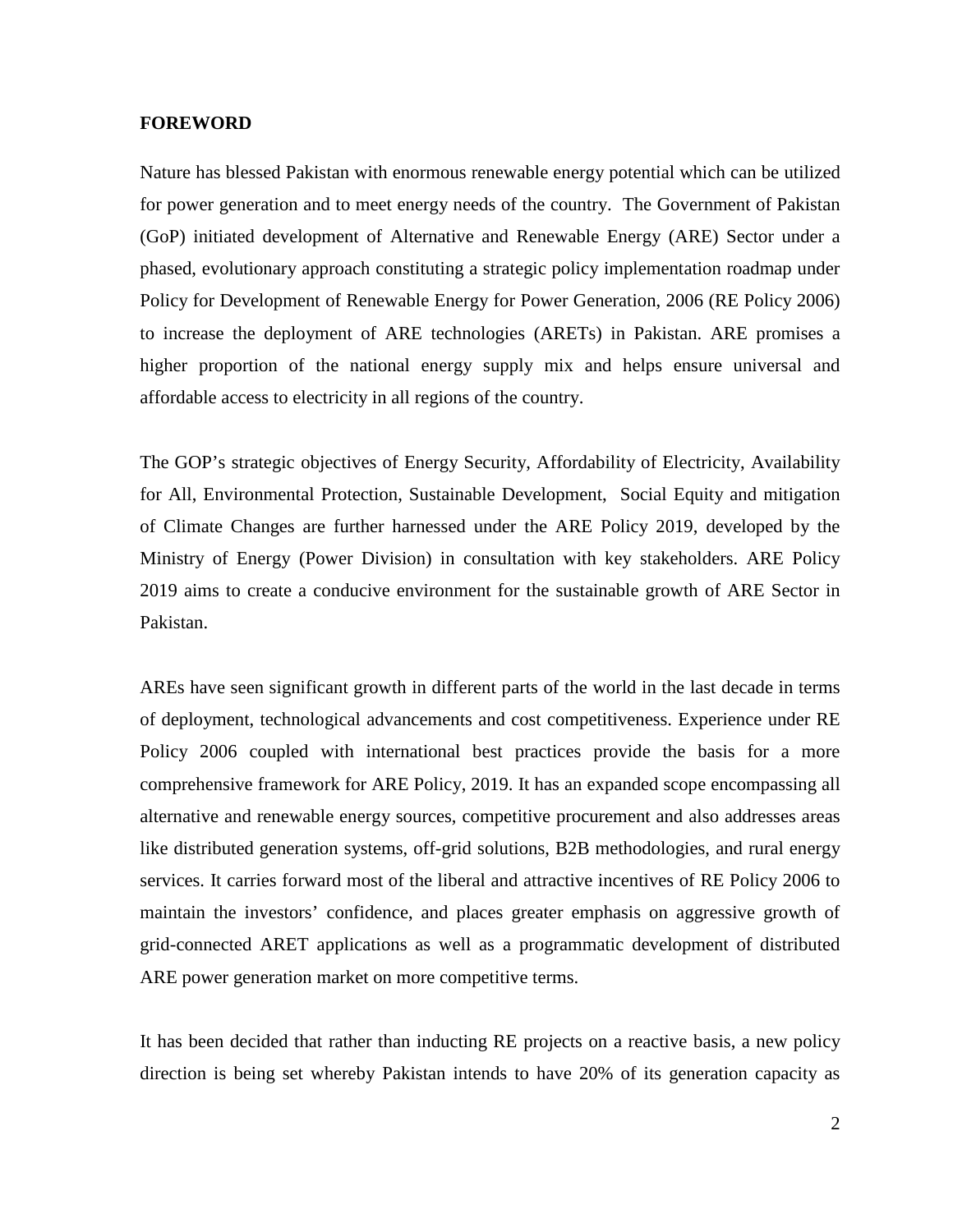ARE technologies by 2025 and 30% by 2030 (20X25 and 30X30 target). It is estimated that such targets can be achieved but will require upgradation of the transmission infrastructure; this exercise will be undertaken in parallel , and where necessary as a pre-requisite. This target, together with over 30% hydel, will result in one of the most environmentally friendly and affordable electricity mix compared to the heavily dominated mix of imported fossil fuels in the past.

Salient features of the ARE Policy 2019 include variety of investment options for tapping different ARE resources for on-grid and off-grid applications as well as encouraging consumer driven applications and initiatives. Attractive policy instruments supplement GoP's open door initiatives for private investment in ARE sector in Pakistan as it is envisaged to contribute its share in strengthening and improving the power supply position of the country and help fueling rapid and environmentally sustainable economic growth.

# **1. Introduction**

# **1.1 Background**

Power generation in Pakistan is sourced through a mix of thermal, hydel, renewables and nuclear power plants, with thermal power generation comprising the bulk, followed by hydel, renewable and nuclear. The initial policy for renewable energy projects (the "**RE Policy 2006**") expired in March 2018 after having successfully launched the development of ARE projects in the country.. Initially, GOP introduced strong economic incentives in order to attract investment, remove barriers to project implementation, and 'hand-hold' pioneering projects through to successful commercial operations. The Policy for Alternative and Renewable Energy, 2019 (the "**ARE Policy 2019**") provides the roadmap for further realizing the full potential of ARE in Pakistan yet promoting competitive pricing. This ARE 2019 policy is part of a broader National Electricity Plan (NEP) as per NEPRA section 13A (2) in particular the "*special provisions for ensuring the development of a sustainable renewable energy market with a dedicated and gradually increasing share in the electricity power sector"*."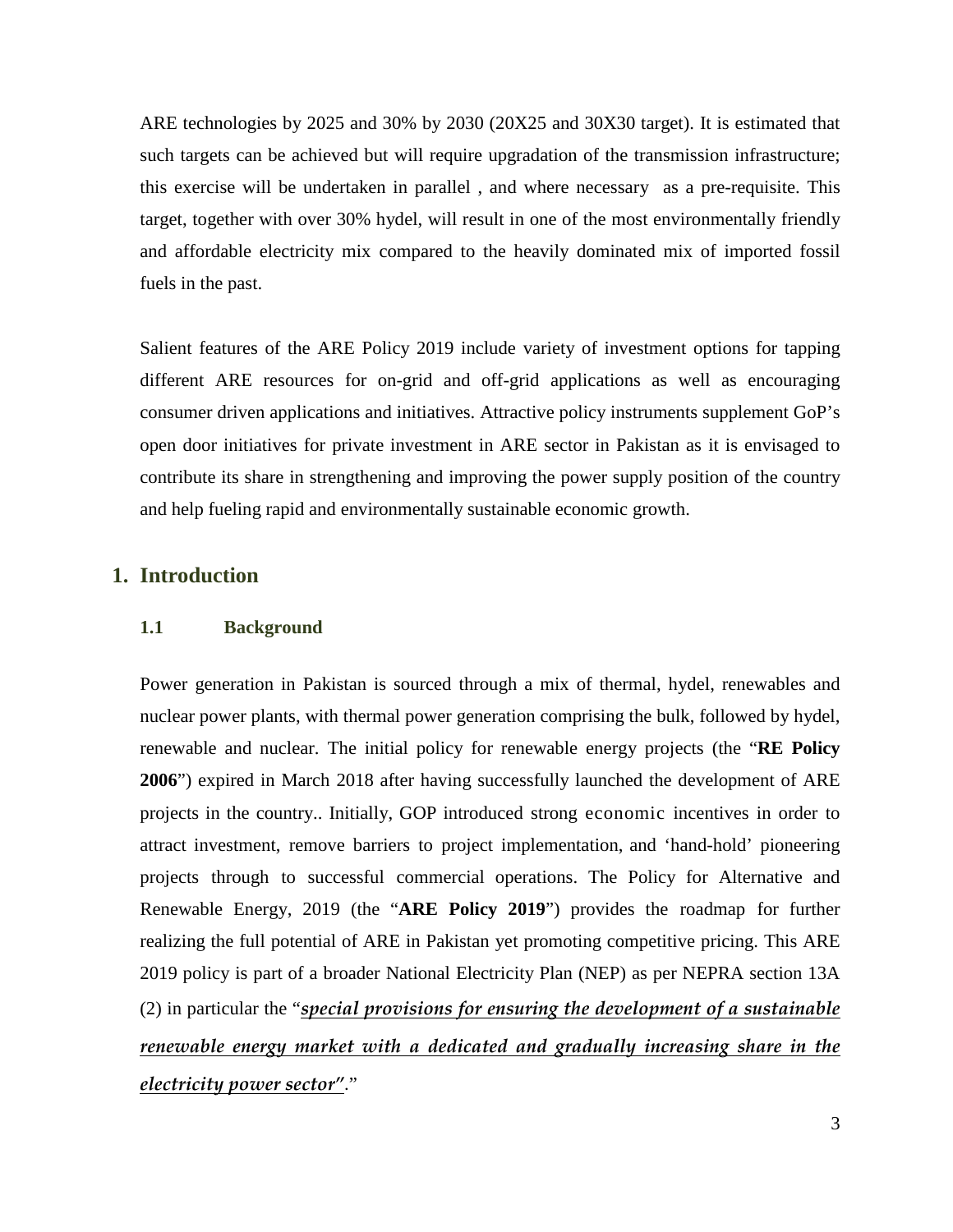ARE Policy 2019 provides a comprehensive framework encompassing wider scope not only for the purposes of generation for grid but also for encouraging renewable resources and utilization of ARE technologies (**ARET**) based applications by commercial and domestic consumers. The measures introduced in the ARE Policy 2019 are expected to set the requisite infrastructure in place so that ARE is fully mainstreamed and integrated within the country's energy planning, economic and social development process for the eventual benefit of the people of Pakistan.

A major directional change from the past, as envisioned in this ARE Policy 2019, is that rather than adding ARE projects just based on capacity needs, such projects shall also be solicited for displacement of more expensive fossil energy as long as they are cheaper. With current cost of renewable energy having become very competitive, if such energy can be obtained at a total cost which is lower than the "variable cost" of thermal fuels, then addition of such renewable capacity shall lower the average basket cost of generation for the system, regardless of whether capacity is needed or not and such renewable energy shall be higher on merit order than such thermal power. Hence, displacement of fossil fuels, with a lowering of average cost, becomes one of the drivers rather than capacity additions alone.

GOP is determined to pursue the stated policy objectives and strategies with the participation and collaboration of the private sector. The goal is to continue the envisaged sustained transition towards greater use of indigenous, clean and abundant ARE resources, which must be tapped in a meaningful and timely fashion and utilized towards the social and economic advancement to assist the country's overall development strategy.

#### **1.2 Scope of Policy**

This policy covers all projects to be implemented with Alternative or Renewable Energy technologies for producing power whether for sale to a public utility or for private sale to a consumer if the producer wishes to avail any incentives available in this Policy. This includes projects that may be developed in Private Sector, Public Sector, or in Public Private Partnership. To the extent that a consumer wishes to generate power for his/her own use,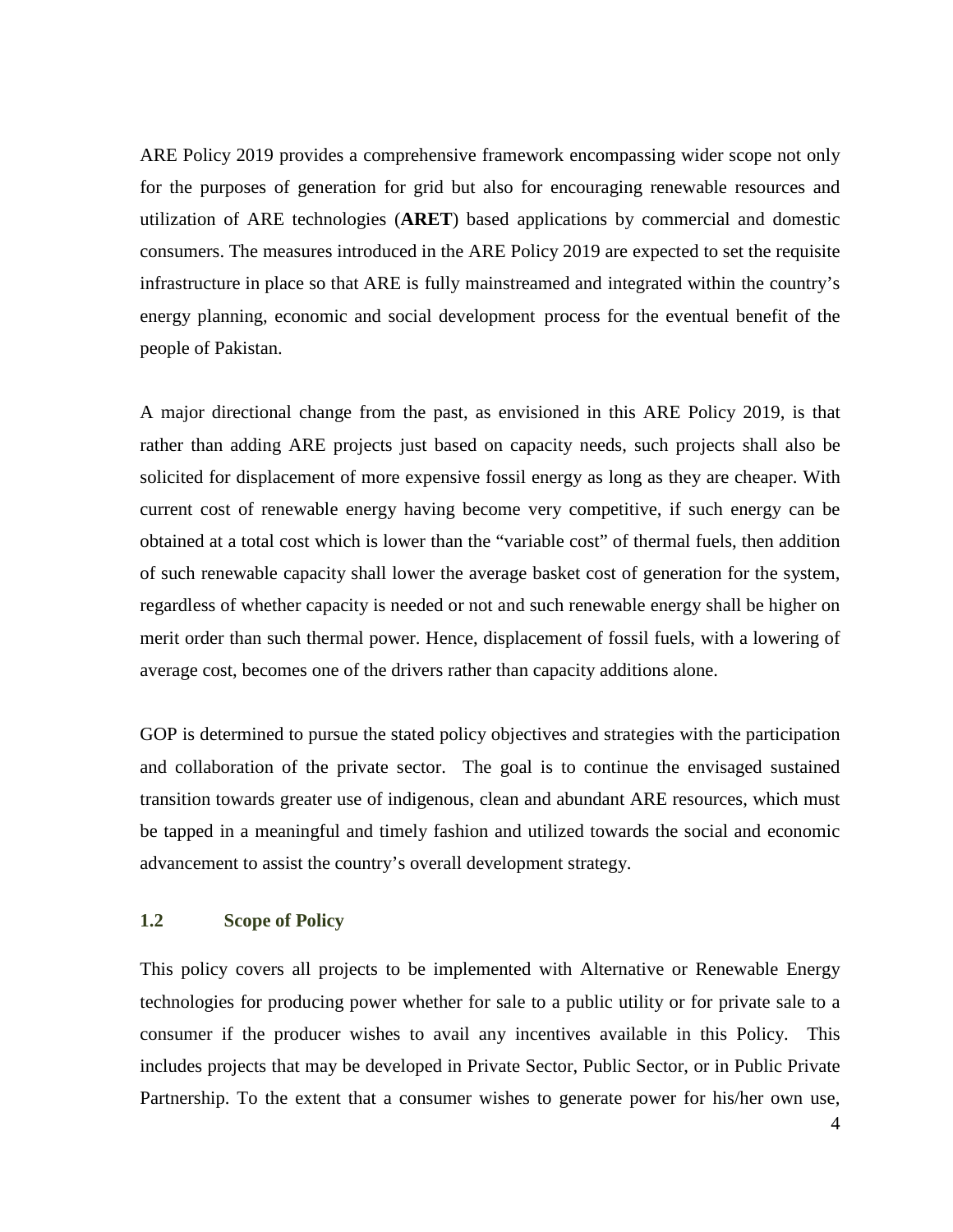certain concessions available under this Policy still apply, but are already codified in other regulations or statutory orders and, therefore, do not require any specific action by such a consumer under this Policy per se. While the policy is structured to cover projects to be inducted in the NTDC/DISCO system, it does cover projects in the Karachi Electric ("KE"), or any other privatized utility in the future, to the extent that they wish to avail the concessions provided herein; however, any contractual arrangements for projects in KE, or any other privatized utility in the future, shall remain the responsibility of the parties with no obligation of the Government of Pakistan. NEPRA, as the regulator, shall be responsible for ensuring compliance to its procedures for privatized utilities.

The technologies covered under this Policy are both conventional Renewable Energy sources including solar, wind, geothermal, and biomass, as well as Alternative technologies like biogas, syngas, waste to energy (WTE), energy storage systems, Ocean/Tidal Waves, as well as all kinds of hybrids thereof. However, hydro projects shall not be covered under this policy. In addition, any proprietary technology, or new technology to be developed during the applicability of this ARE 2019 Policy, would also fall under its ambit. Consequently, any project for sale of electricity to a public utility or a private sale shall be able to avail applicable benefits hereof.

All relevant parties shall be bound by the terms of this Policy including, but not limited to, NTDC, CPPA-G, DISCOs, AEDB, NEPRA, KE and provincial energy boards to the extent they fall within this policy.

# **1.3 Objectives of Policy**

The long-term integrated energy plan of Pakistan envisages four guiding principles: sustainability, affordability, responsibility (of use) and availability. The ARE 2019 Policy, as a component of the overall plan, has a vision of the development of an efficient, sustainable, secure, affordable, competitive and environment friendly power system while promoting indigenization of energy resources and development of local manufacturing capabilities in such technologies.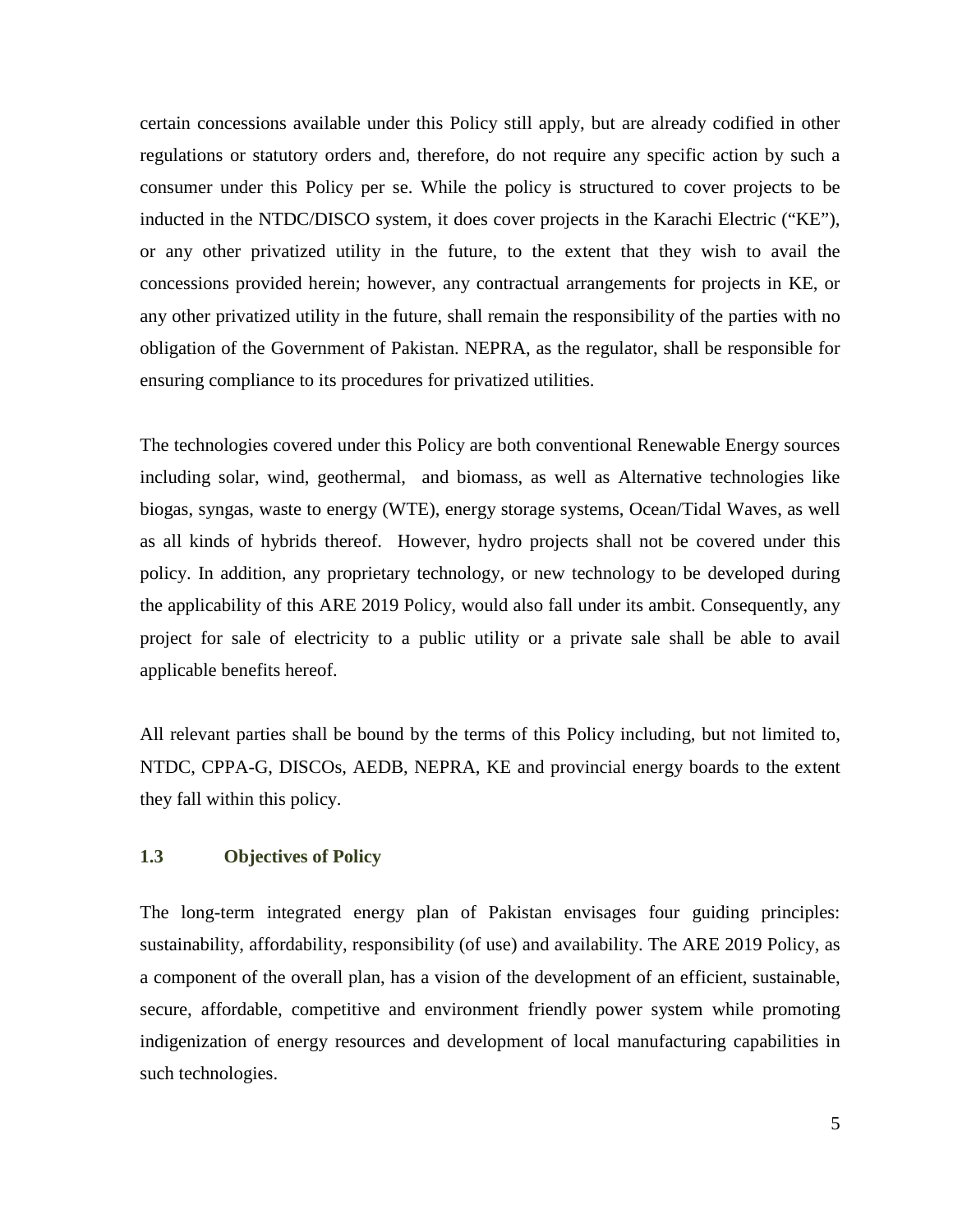The main objectives of the ARET 2019 are:

- To safeguard the environment by increasing the share of "green" energy in the overall energy mix
- To provide the least cost power generation while keeping other constraints in mind
- To ensure fast track and transparent development of ARET power projects
- To encourage and ensure utilization of indigenous resources
- To encourage private sector investment while securing competitive rates of return

Specific targets are being set under this Policy and may be amended from time-to-time through executive action rather than Policy amendment. Presently, the GOP has set the target of at least [20%] renewable energy generation by capacity by year 2025 and at least [30%] by 2030 (20X25 and 30X30 target). In order to achieve these targets, the GOP will procure a larger percentage of new capacity from ARE Policy 2019, keeping in mind constraints of base load versus variable generation requirements and the hybrid solutions of ARET that are nearing base load capacity factors.

# **1.4 Types of Projects**

This policy covers projects for Renewable Energy as well as Alternate Energy Technologies, as follows:

- Biomass (including but not limited to bagasse, agricultural waste, and other waste)
- Geothermal
- Ocean /Tidal Wave energy
- Solar (PV or Thermal, or any technology that uses heat and/or light of the sun to make electricity)
- Wind
- Storage Technologies (Battery systems, Cells of all types, compressed gas, pumped storage)
- Biogas using any organic material (except fossil fuels)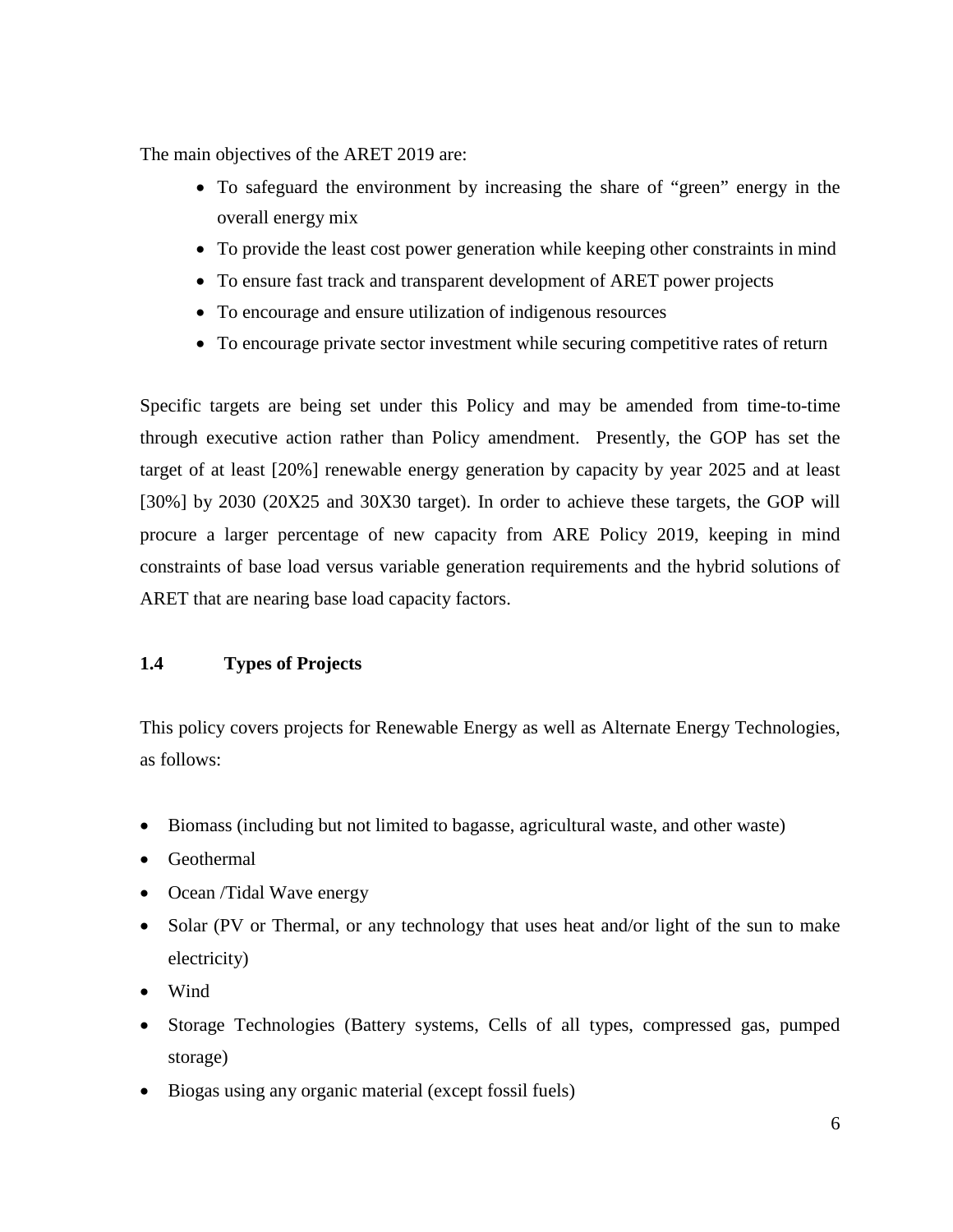- Energy from Waste (including but not limited to municipal solid waste, industrial waste, sewage, Refuse Derived Fuel).
- Hydrogen or Synthetic Gas (made from any source except fossil fuels)
- Hybrids of any of the above Technologies

The Policy shall also cover projects of retrofitting of existing solar and wind projects to convert them into hybrid units. Any technology not identified above but determined by the AEDB to be Renewable Energy or Alternative Energy Technology shall also be included, from time to time.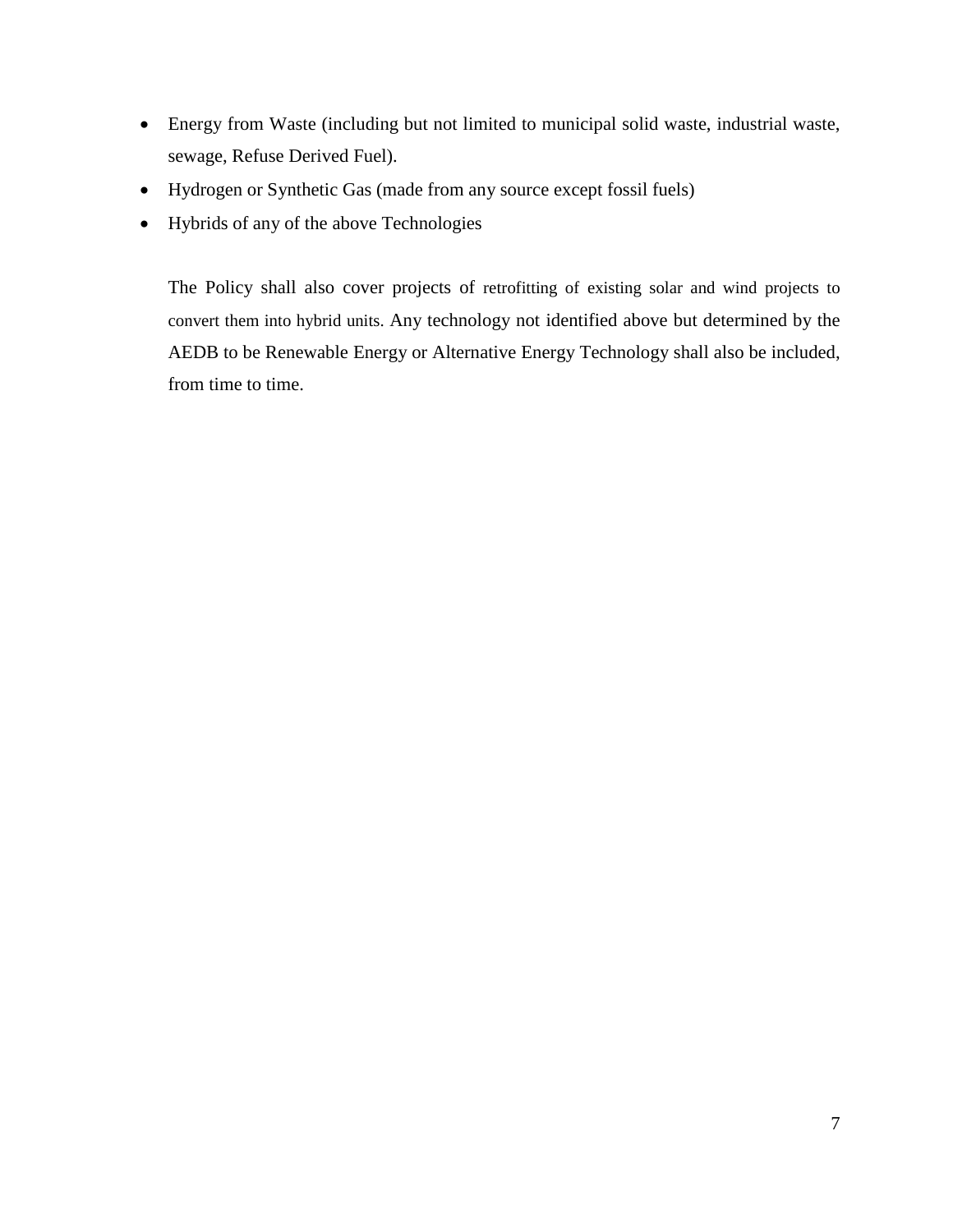# **2. Project Development Options**

#### **2.1 Federally Procrued Projects**

The GoP may process, and award if deemed appropriate, projects that are intending to sell electricity to the national grid or -WAPDA DISCOs (XDISCOs). In addition to economic displacement, GoP shall also utilize IGCEP as a tool, considering the policy objectives and targets set under ARE Policy 2019. NTDC shall also be part of this long term plan such that any additions to the transmission system that are needed to support this capacity addition shall be cleared before any procurement.

This process will be an ongoing annual process which shall be calibrating the required capacity as well as displacement options, on analytical basis, in a proactive, transparent and competitive manner rather than a reactive project by project development approach.

#### **2.1.1 Competitive Bidding – Mode One**

The first mode, and the one expected to be the most commonly used, is open and transparent process based on Competitive Bidding. In this case, the GoP shall routinely announce new capacity requirements, after confirming the purchase and the interconnection commitments from the relevant federal entities. A tender may be based either on a single technology ( ie solar, wind etc) or following multiple technology procurement with one or more identified interconnection point(s) and a required date for completion. A feasibility study is not necessary for this bidding process, but this may include projects where a feasibiliy study has been completed by some agency already. In each case, the bidding document shall provide an evaluation methodology for determining the lowest bidder, with price being the main, but possibly not the only determinant. The locations will be geographically spread based on several considerations, including resources mapping, load centers, interconnection availability at low cost, and distribution to support balanced development footprint across the country. It is expected that this bidding process will be conducted every year and the infromation for the schedule shall be available online at the AEDB website. AEDB shall reserve the right to reject any and all bids, as shall be specified in the bidding documents.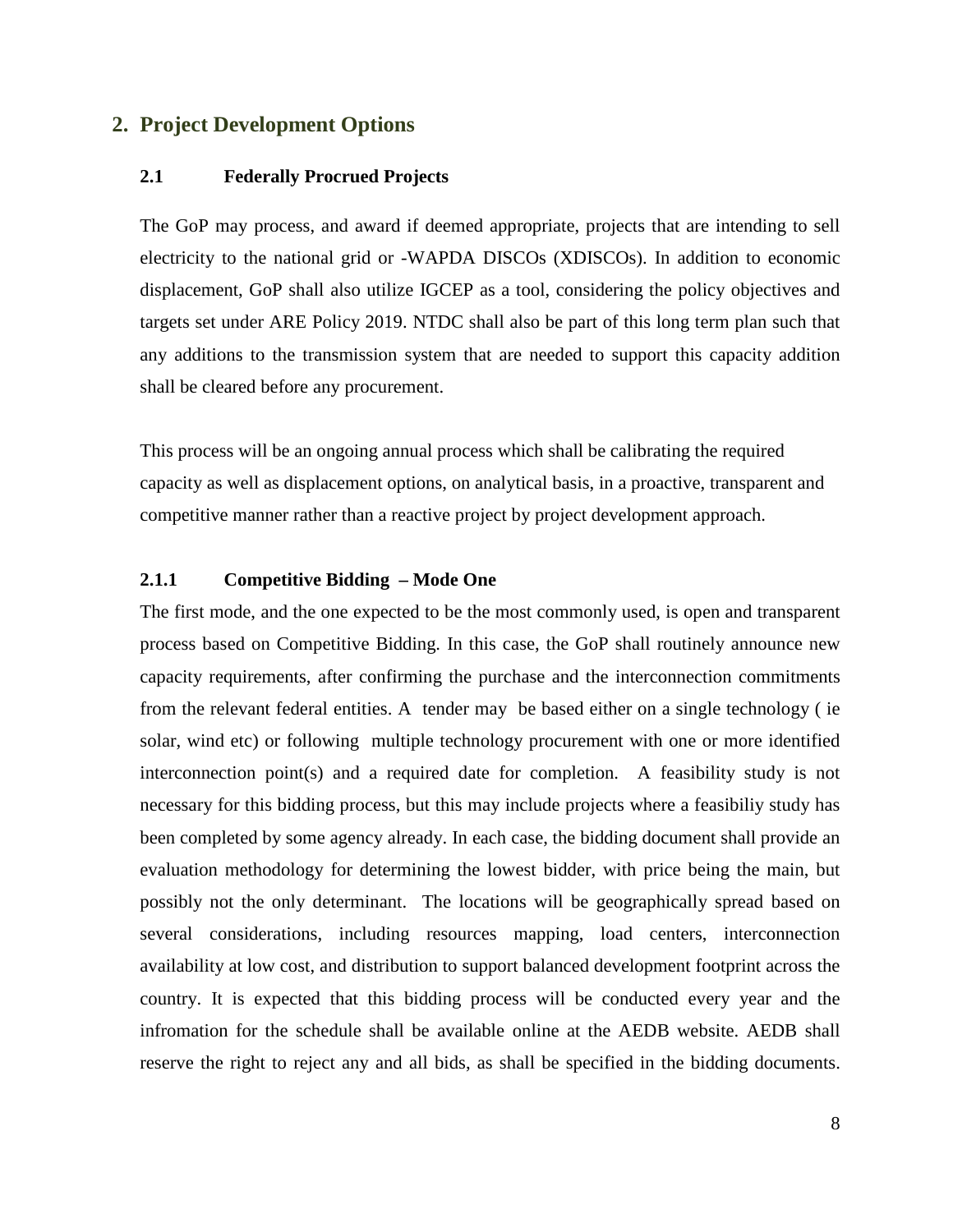Other details related to competitive bidding including but not limited to the qualification criteria and share of local sourcing will be part of the bidding document.

# **2.1.2 Government To Government (G2G) – Mode Two**

In certain cases, the GOP may find it strategically important to execute projects under Government to Government (G2G) frameworks. Such commitments will result after negotiations with other government, under such framework agreements, where such procurement will be commercially viable based on the national priorities and in accordance with the laws of Pakistan.

# **2.1.3 Unsolicited Projects – Mode Three**

The third method is for unsolicited projects. Such projects shall be entertained only for new technologies, or where proprietary right exist for the sponsor, and shall require feasibility study and shall be allowed on a "cost plus" method, if approved by the AEDB as qualifying.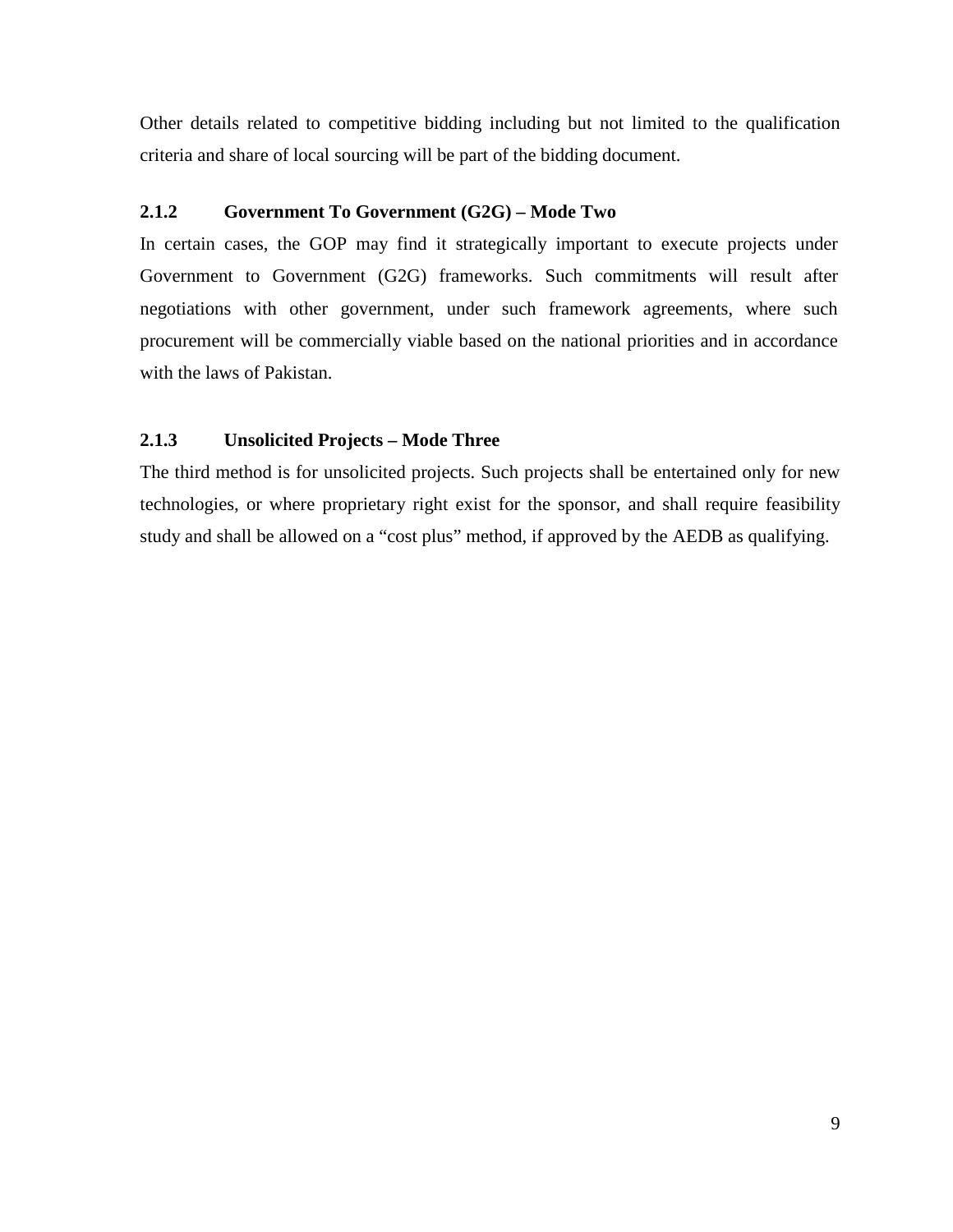#### **2.2 Provincial Role**

Article 157 of The Constitution of Pakistan allows the Provinces to develop their own power generation projects, lay transmission lines, distribute electricity, and even set their own tariffs, if the power generated is for use within the boundary of the relevant Province. Recognizing these constitutional rights, the Provinces are free to institute their own policies for projects where neither the power off-take is by a federal entity nor the interconnection by NTDC/DISCO if they wish to do so under Article 157. In such cases, there shall be no financial or contractual commitment of the Federal Government, or any of its entities, whatsoever.

If a Province proposes a project that is proposed to sell power to CPPA-G/DISCO and/or requires evacuation by NTDC/DISCOs, the same shall be brought to the AEDB for processing, and if approved, for implementation.

#### **2.3 Method of Selection of Projects**

A technical steering committee headed by Additional Secretary of Ministry of Energy (Power Division) and comprising of AEDB, and Provincial Energy Departments/secretaries shall review the project proposals submitted by the provinces /GB as well as location of projects to be procured by the Federal government. The said committee will be a sub-committee of AEDB which shall come into force upon approval of this policy. The technical steering committee, shall have CPPA-G and NTDC as non-voting members to allow for consultation with CPPA-G and NTDC in terms of evacuation based on locational studies for variable energy resource and purchase needs, and prepare a provisional procurement plan of CPPA-G by March 31 of such year, and present it to the AEDB for approval,. The final plan shall be required to be approved latest by June 30 of such year, to allow bidding before the end of the year. The objective of the steering committee is to empower the provinces in decision what projects are to be recommended, and where, while consulting the key stakeholders (CPPA-g, NTDC, AEDB) towards synergizing efforts for accelerated and distributed adoption of ARE technologies in the grid. Majority decision of the provinces in the steering committee, which is technically viable, shall be submitted to AED Board for final approval.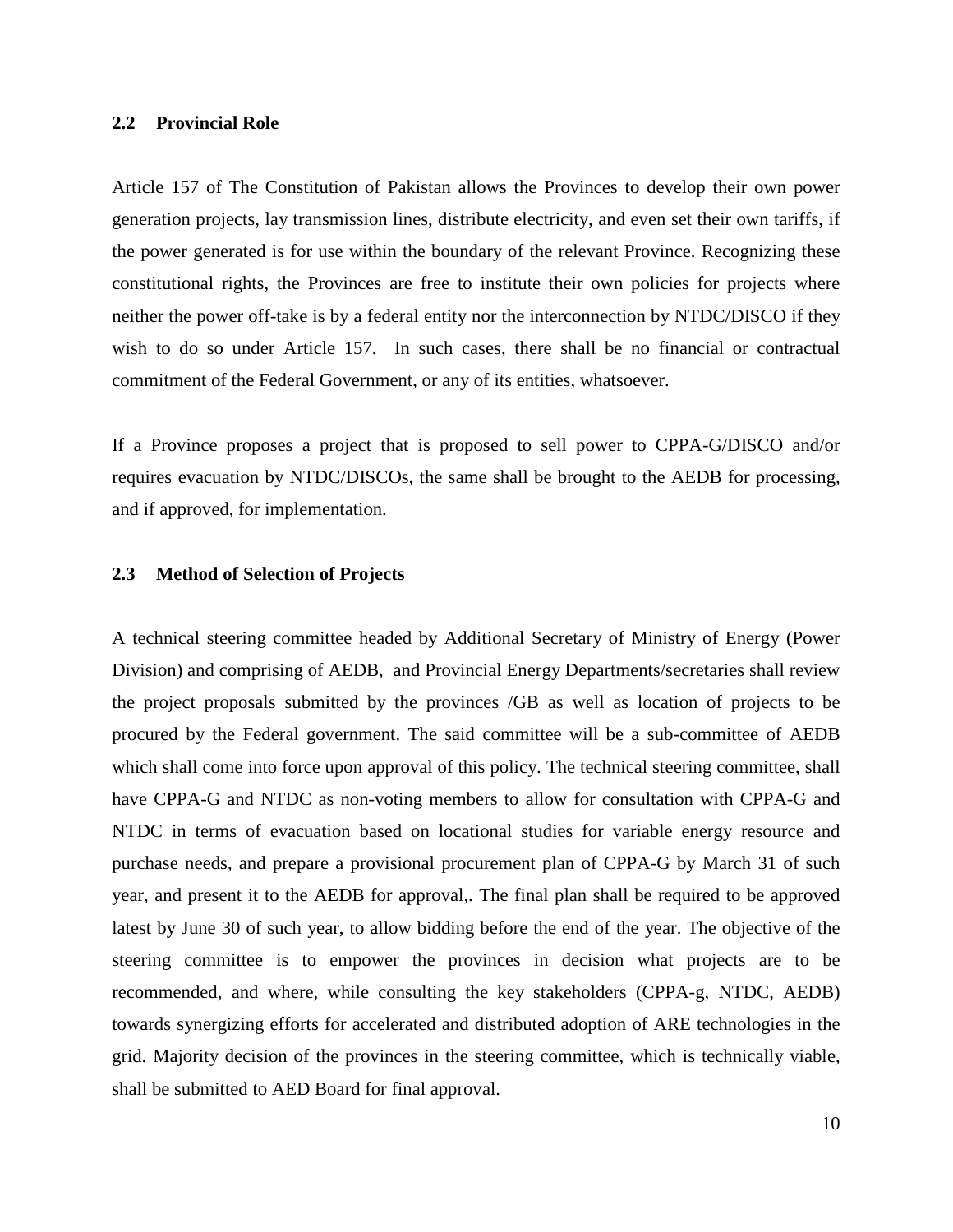A project with new technology (defined as technology using which not project is not in construction or operation in the country), shall be given preference by the technical steering committee as long as the expected tariff is lower than the average basket cost of generation. For technologies that are already deployed, the mode of procurement shall be bidding only, and the locations shall be recommended by the technical steering committee.

# **2.4 Captive Power & Business to Business (B2B) Power Projects**

.

In addition to projects that plan to sell electricity to public utility companies, projects selling their electric generation on a private basis are also encouraged. This includes self-use projects/captive power projects as well as Business to Business (B2B) projects that intend to avail the policy benefits provided herein. A simplified licensing regime shall be available to the same as described hereinafter.

If a Project is based on an Off-Grid or Distributed Generation System, where the same is not in response to a public procurement process through an open tender, but intends to sell electricity on a retail basis to multiple buyers, the same shall require licensing and tariff approvals from NEPRA as described in Section 4.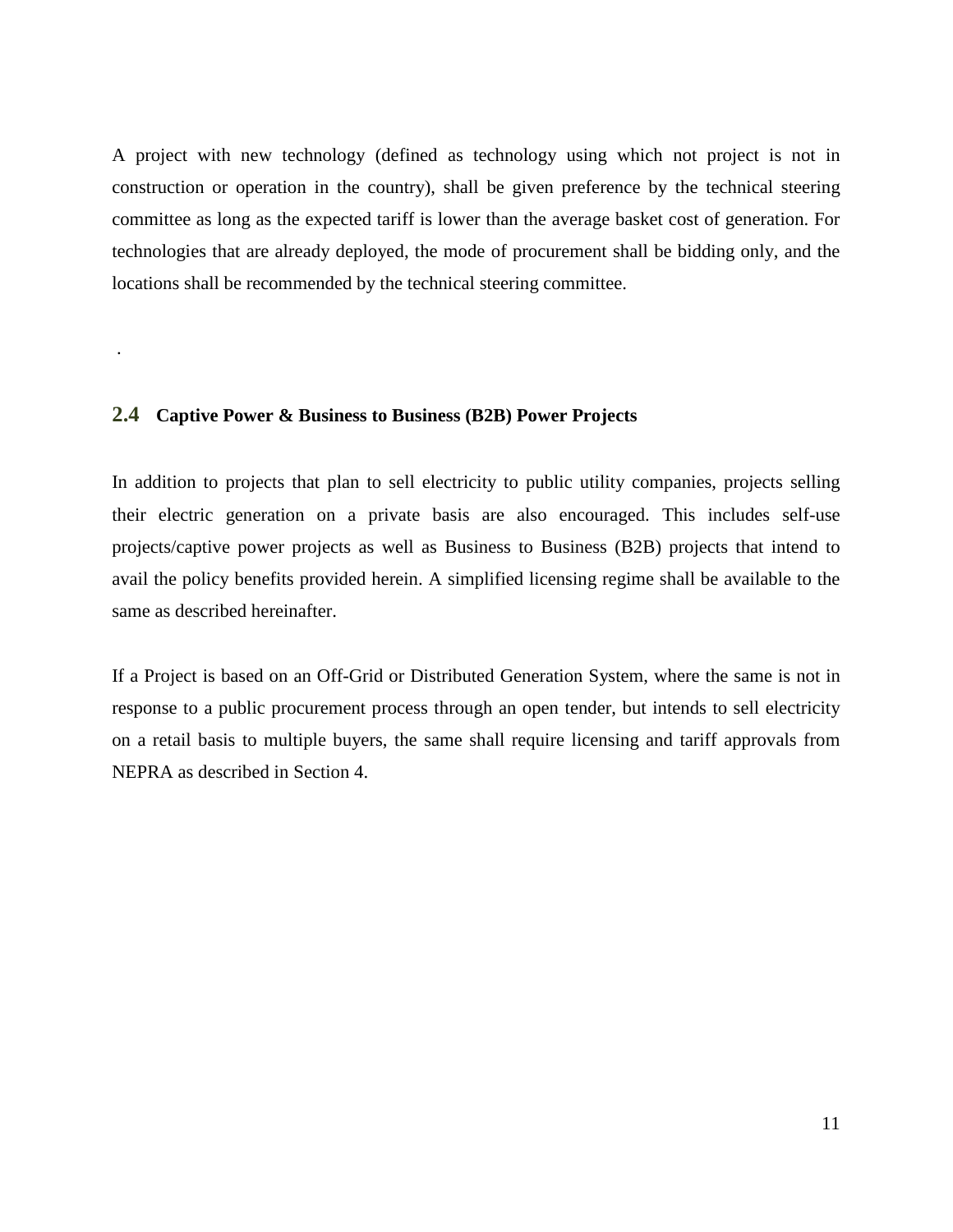# **3. Processing of ARET Projects Selling to Public Utilities**

#### **3.1 Bidding Process**

Bids shall be periodically invited by AEDB, after AEDB has gotten prior confirmation of evacuation by NTDC/DISCO and purchase by CPPA-G/DISCO, through an International Competitive Bidding process using lowest evaluated tariff as the main determinant. These bids shall be for a block of capacity, with some minimum and maximum sizes of projects that can proposed. After evaluation of bids, the LOS shall be issued by AEDB to the successful bidder(s). The bidding shall be conducted by AEDB as per guidelines approved by NEPRA.

The RFP for such projects will contain all requisite information needed from the buyers necessary for the preparation of a proper technical and financial bid. The documents will also explain the evaluation criteria to be employed in scoring the bids. If necessary, AEDB may hold a pre-bid conference to facilitate exchange of information, giving equal and adequate opportunity to all prospective bidders to seek clarification on project requirements.

A bank guarantee based on the project's installed generation capacity [\$ /MW] basis shall be required from each bidder at the time of submission of bids. After selection to the successful bidder(s), the same shall be submitted for confirmation of NEPRA before confirming the award. After NEPRA approval, the successful bidder(s) shall be required to post a performance bank guarantee (PG) based on project capacity, on a [\$/MW] basis, in favor of the AEDB for issuance of the LOS. This PG shall be valid for a period of six (06) months in excess of validity of the LOS. After submission of the PG by a successful bidder, the bank guarantees of the winning bidder, as well as all other unsuccessful bidders shall be returned, and the LOS(s) issued to successful bidder(s). Upon issuance, the LOS shall exclusively govern the awarded project and supersede all previously issued letters and instruments until the project achieves the financial closure. The level of these guarantees shall be specified in the bidding documents.

The said PG will secure the successful bidder's obligations to execute the security package and other relevant agreements and achieve financial close within the specified time period, failing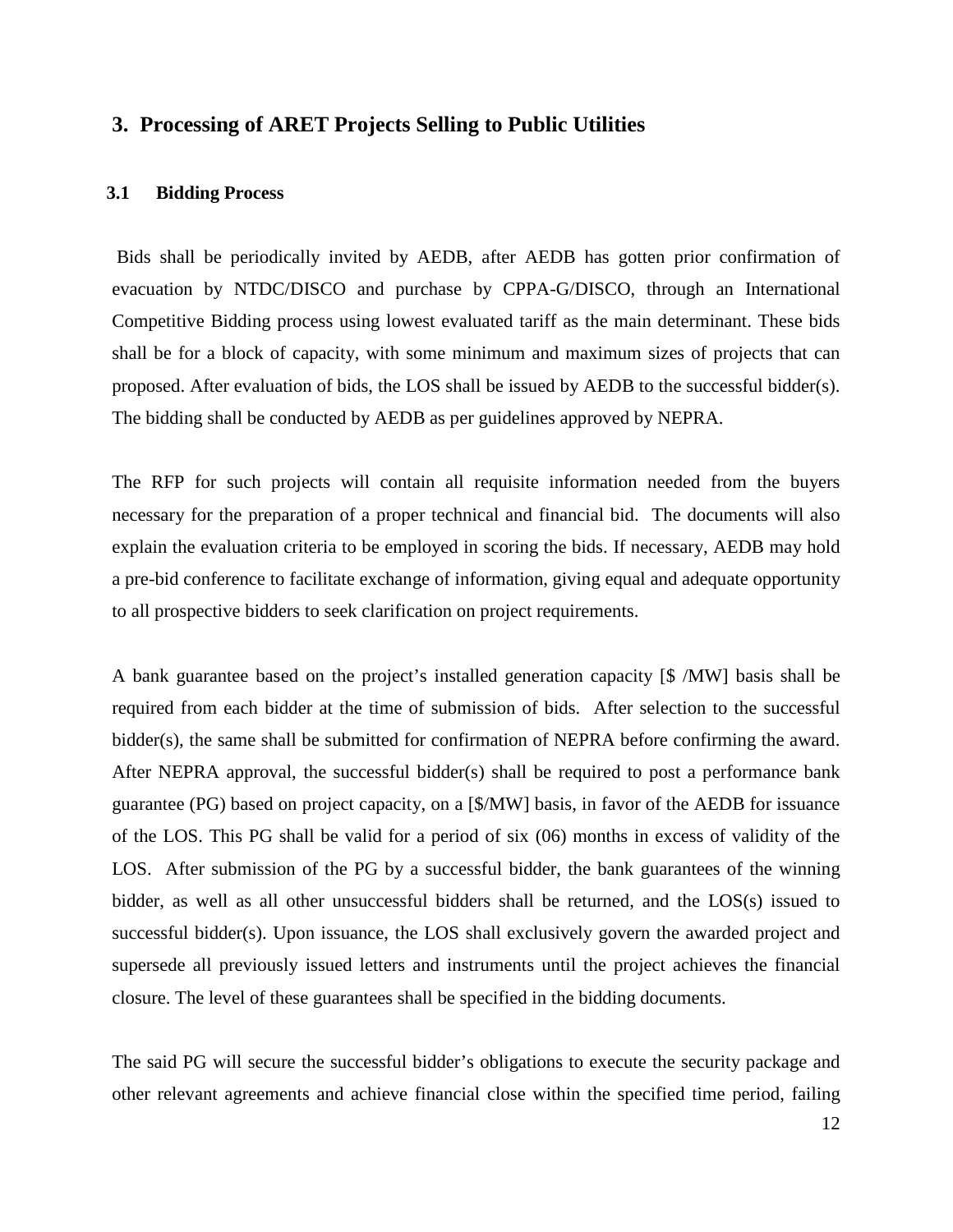which it shall be liable to cancelation and encashment of the guarantee, subject to any extension allowed in the terms of the LOS. In addition, the sponsors may also be required to reimburse the cost of any feasibility study utilized (if so indicated in the bidding documents). The said performance guarantee shall be in the form of an irrevocable, direct-pay letter of credit, issued by an "A" rated (or above) scheduled bank in Pakistan acceptable to, encashable at a counter in Pakistan, in the form provided for with the RFP.

More details shall be provided in the RFP itself for every round of bidding.

#### **3.2 Project Site**

The primary responsibility for acquisition of appropriate land and rights of way as well as the cost of acquisition will be on account of the Project company. However, the relevant provincial/ GB agencies will facilitate the Project in the acquisition of land for the Project if requested, while meeting all applicable laws and regulations. If the land to be used is owned by the Provincial Government, it may lease it to the Project based on its governing regulations at the prescribed lease rental.

Generally, for competitive tenders, the AEDB will identify the interconnection point(s) and not a specific location for the proposed project since it will be block of capacity being bid, rather than one individual project. However, in some cases, the AEDB may work with provincial authorities and identify a specific piece of land, that may then be made a part of the bidding process.

#### **3.3 Grid Connection, Off-Take**

Subject to written confirmation of interconnection and purchase by NTDC/DISCO and CPPA-G/DISCO respectively, , it shall be mandatory for the power purchaser to buy all the electricity offered to them by the ARE project, as per terms of the concession agreements, to be signed by them after the LOS is issued.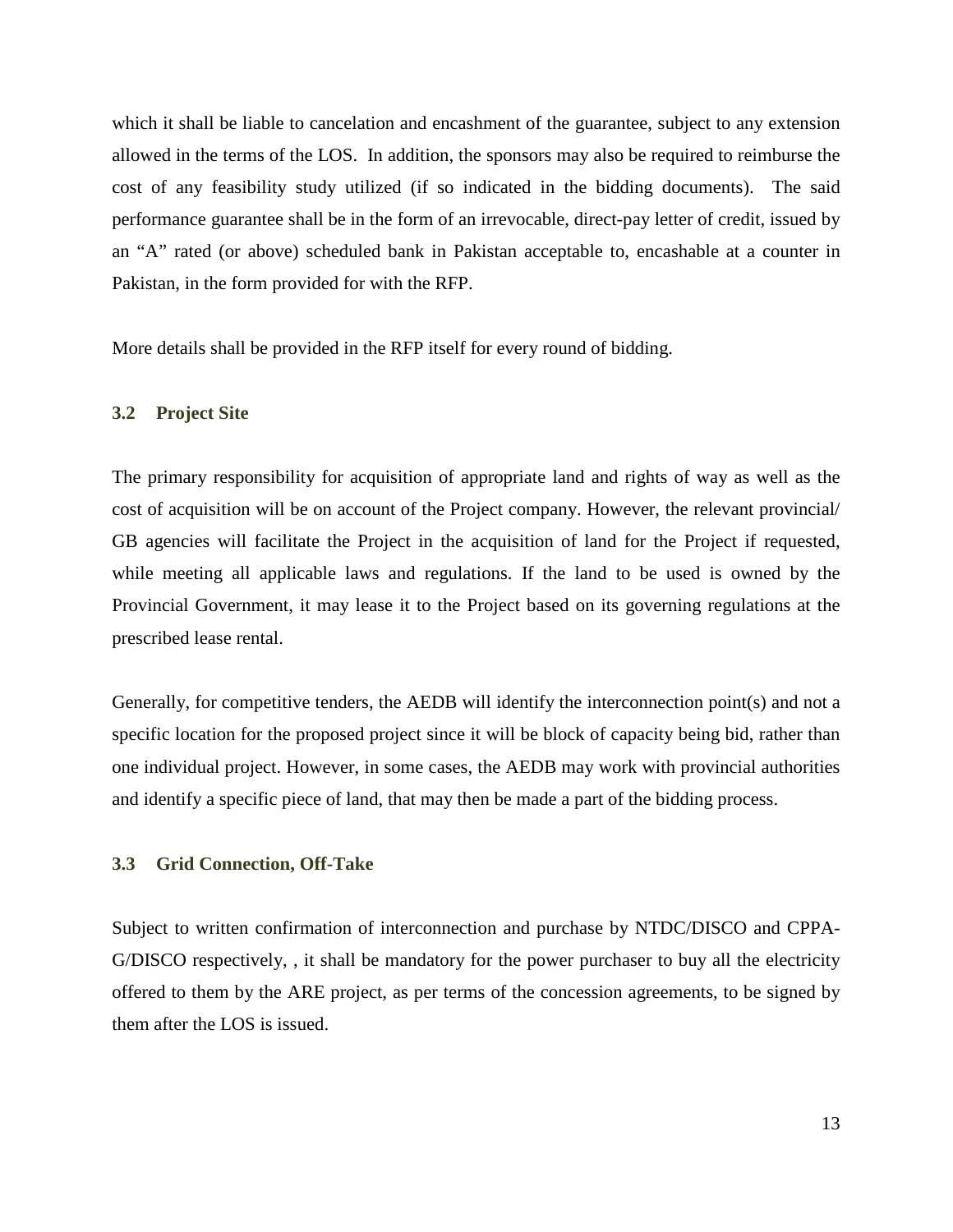Electricity shall be purchased from the projects at off–take voltage on the basis of grid connectivity criteria of NTDC as laid down in the grid code and approved by NEPRA. In case of 11 kV as off-take voltage, the distribution code, if existing, of respective DISCO shall also be applicable.

If an ARE project is approved by CPPA-G/DISCO for purchase of power after it has complied with its regulatory requirements and NTDC/DISCO confirms interconnection as per grid interconnection study, NTDC or DISCO (depending on the voltage) shall be required to build this interconnection as long as it is less than [15] km for projects up to 49 mw or [30] km for projects above 49 MW. This commitment for building the interconnection shall be in writing and shall specify the time frame for completion.

A flexible interconnection regime aimed at selecting the most feasible technical and economical scheme for such Projects is being introduced. If an ARE Project selects a site that exceeds the specified distance, NTDC/DISCO shall not be obliged to build such interconnection until a mutually agreeable commercial agreement for funding the cost of such interconnection is reached amongst the parties and approved by NEPRA, if required, as a part of the generation license.

#### **3.4 Technology, Quantum and Location for Bidding Rounds**

The objective of this ARE Policy 2019, as it relates to addition of projects with mature technologies, is to lower the average basket cost of generation in Pakistan. With that objective, the need for capacity addition will only be one driver, while the displacement of more expensive fossil energy with cheaper all-in cost of renewable energy will be the other driver. Therefore, even if there is no need for capacity addition, but it is determined that addition of new ARE projects can be done at a total unit cost that is lower than the energy cost of fossil fuels being displaced in merit order dispatch scenarios, then new capacity may be solicited.

The AEDB, with representation of all provinces, and based on recommendation of the technical steering committee, shall decide the best location to add renewable projects. Such RE projects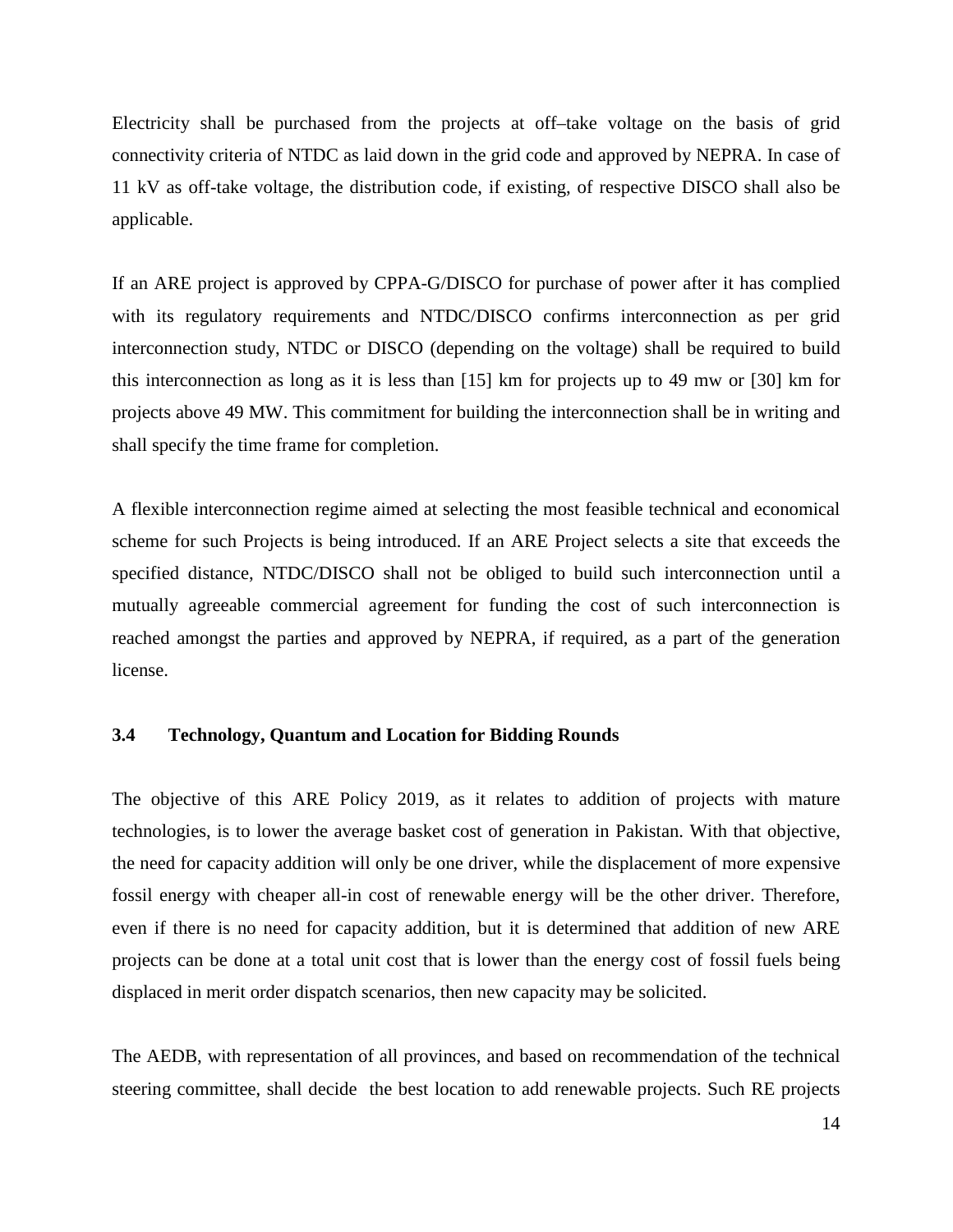with hybrid or singular technologies will provide maximum advantage to the grid via steady flow of energy within a given interconnection capacity. However, for certain geographic locations, GoP may decide to develop projects based on single ARE technologies (even with lower capacity factors) on account of socio-economic considerations of the populace. Identification of optimal sites will be based on all the data/studies available, which are to be procured through bidding. First, based on the relative prices at any point in time, the relative load factors, and the time to completion will be used to decide how much wind and how much solar will be added. With this mapping done, the Wind projects will be located in the wind corridors and the solar projects will be spread around the country. The division of solar around the country in the various provinces will depend on the proximity of load centers, the relative interconnection costs, and the need to balance the development footprint across the country.

Bagasse as fuel is limited to the location of sugar mills and any tender for the same will be tied to those interconnection points, in order to avoid any new construction of transmission lines. Waste to Energy can be done almost anywhere in the country close to cities generating municipal waste or large agricultural swathes with agri-waste, and they will follow the same process as Wind and Solar bids, but with lesser frequency, given the smaller potential of such plants. This allocation of technologies and geographical spread will be done at AEDB level, and approved by AEDB board, which includes Energy Secretaries of all provinces.

The distribution of the projects amongst the Provinces and the allocation amongst various technologies shall be decided by AEDB, upon recommendations of the Technical Steering Committee as provided in Section 2.3..

#### **3.5 Variability of Renewable Energy**

Variable Renewable Energy (VRE) projects present some technical challenges to weaker grids like Pakistan. In such grids, having large blocks of VRE at one location make the grid vulnerable to instability through sudden changes in frequency and/or voltage. In order to deal with these challenges, two main approaches shall be taken in parallel.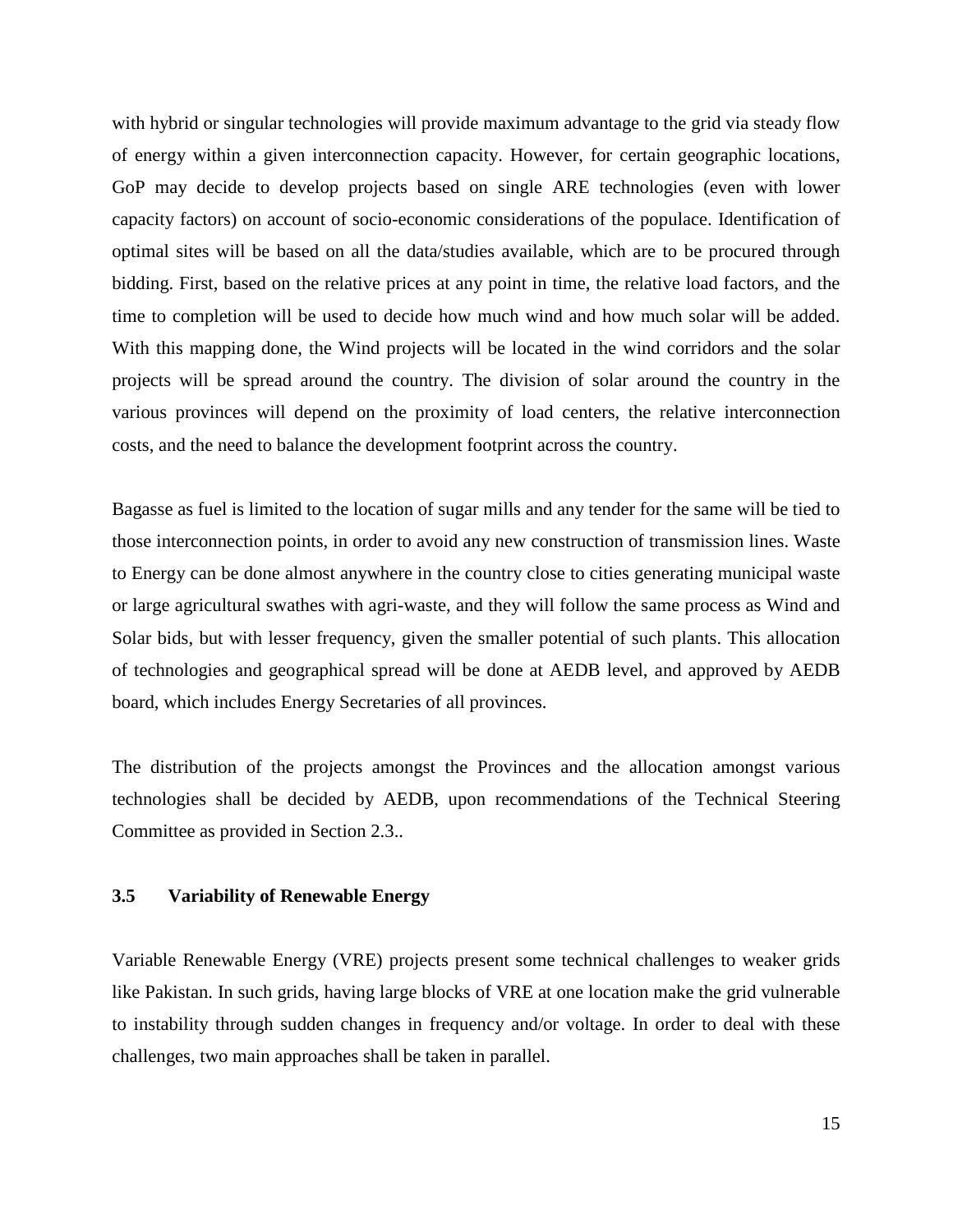First, all future ARET projects connecting to the grid shall be required to have certain basic equipment to support grid stability (voltage, frequency, etc.), should there be sudden variation in its production based on unpredicted resource variation in real time. For projects that are obtained through tenders, this will be specified in the bidding documents, while other projects will need to cover this in its proposal or feasibility study, as applicable. On project level, single technology based solutions may be hybridized or latest technologies may be introduced in order to support grid stability.

The second and perhaps even more important approach is to give NTDC the task to be an integral part of the procurement process such that it can plan the grid strengthening that it needs to do to handle such variability in real time. Further, a study being done by international consultants is focusing on the improvements needed by NTDC to handle more and more VRE as well as implementation of other pre-requisite systems relevant to ARE grid integration. A 25- Year integrated generation plan has also been developed by NTDC. Any additions underway, or planned, to induct VRE projects in the grid will be routinely updated in this long-term plan, which will assist NTDC in its own planning for transmission upgrades

For renewable technologies where large variability in real time is not expected these issues will not be as pronounced. This includes biomass plants or storage technologies as examples, which are reasonably predictable in their behavior. Henceforth, the variability risk and/or availability of all the **A**RE resources including wind, solar, geothermal, and biomass shall be borne by the ARE Project itself.

### **3.6 Processing of Unsolicited Projects**

Any sponsor wishing to undertake a project on an unsolicited basis would be required to submit a preliminary proposal to AEDB, or the relevant provincial energy department, which must be in compliance with applicable policy guidelines and include the following. However, such unsolicited proposal shall only be entertained for new technologies that are not already deployed in the country. For purposes of determining the same, once [2] projects of a new technology are in construction or operations, further unsolicited projects shall be entertained through bidding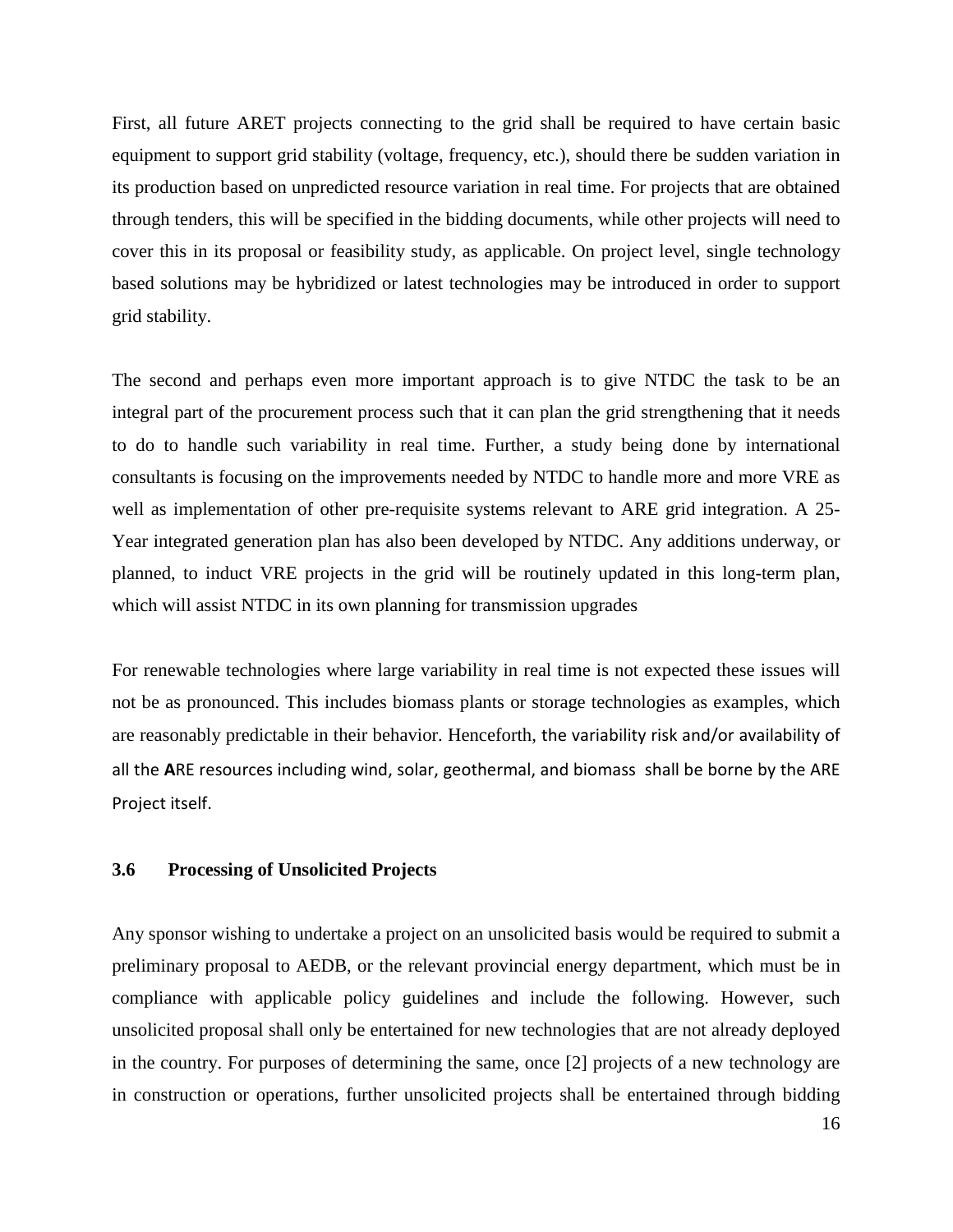only:

- i. Statement of qualification of project sponsors, listing relevant experience, personnel available and financial capacity including banking references
- ii. Project name and ARET classification (i.e., technology)
- iii. Project location in compliance with grid connectivity criteria, with distance to proposed interconnection, not exceeding the criteria being used for solicited projects
- iv. Proposed net installed capacity (MW) and expected generation over the lifecycle
- v. Approximate cost estimates with the resulting tariff thereof
- vi. Basic outline of plant and structures
- vii. Summary implementation plan, milestones for project development, construction, commissioning and operations
- viii. Any other information or data deemed relevant by the sponsors.

Proposals for unsolicited projects will be examined by a subcommittee of the AEDB in the first instance, and if the sponsors are found appropriately qualified and the proposed project appears to be feasible, AEDB shall consult with CPPA-G for determining the need for new capacity and with the NTDC for evacuation of the power. If these conditions are met, AEDB shall issue a LOI to the sponsor upon submission of bank guarantee of [\$/MW] securing the obligation to conduct the feasibility study. After issuance of LOI, the Project sponsor shall be required to conduct a feasibility study within a period stipulated in the LOI by a reputable consultant and get that approved by a Panel of Experts appointed by AEDB. If the feasibility study is not approved, the LOI shall be cancelled and the bank guarantee returned. If the feasibility study is approved, the Project shall be asked to submit its proposed tariff to NEPRA, following the EPC (Engineering, Procurement and Construction) procurement guidelines of NEPRA, together with a Generation License application. Upon issuance of the tariff, and its acceptance by the sponsors, AEDB shall issue a Letter of Support,if so determined by the AEDB. The process thereafter shall be same as that for projects awarded through bids. The guarantees required at the LOI and the LOS stage shall be the same as that in the case of a projects procured through bidding.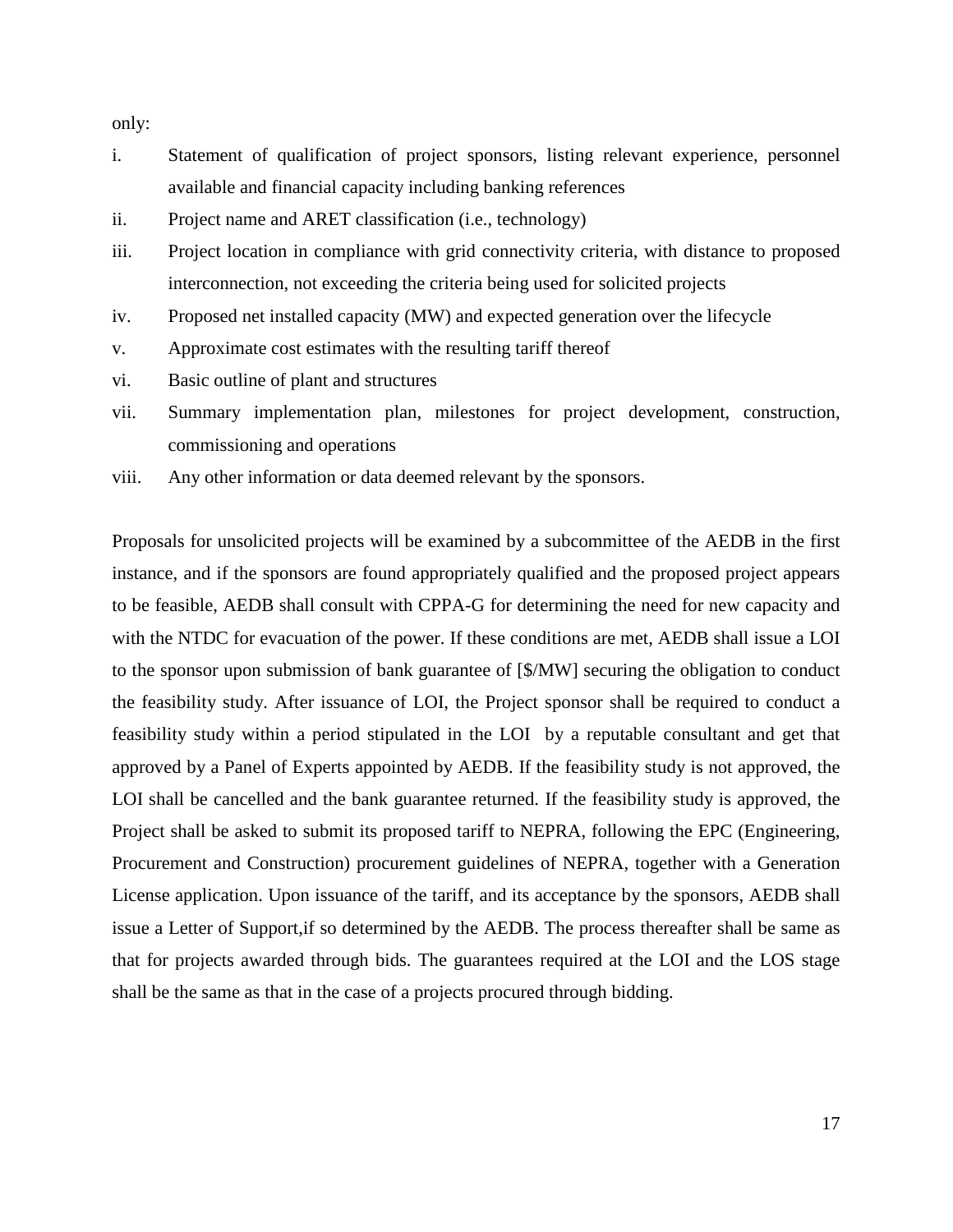In the case of G2G projects, the same process shall be followed as that of Unsolicited Projects, except the award process, and any other variations expressly approved by the Cabinet, if deemed appropriate.

If an unsolicited proposal is submitted for existing technologies, the AEDB may evaluate it, and if deemed appropriate, add the same in the next bidding round.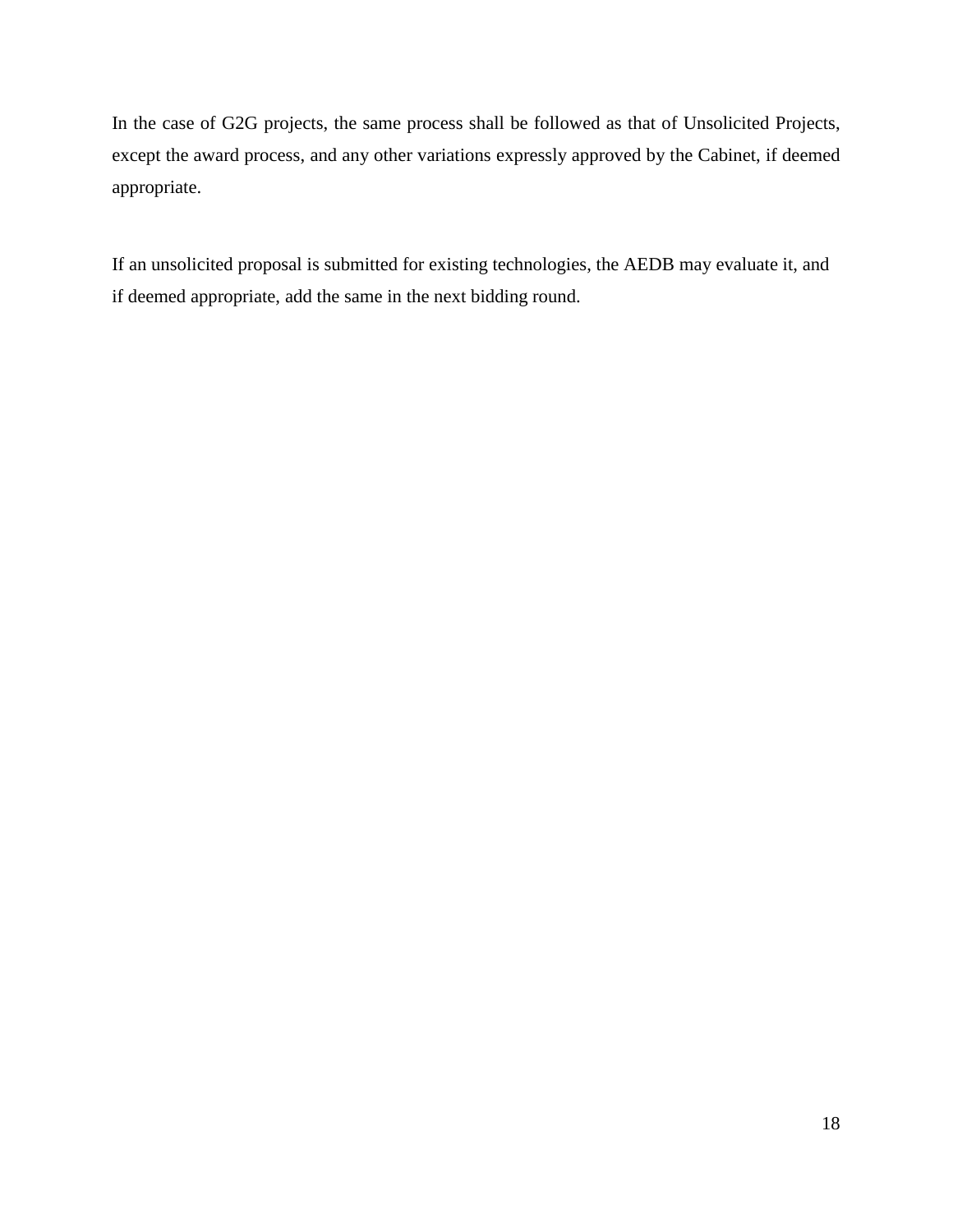## **3.7 Tariff Determination**

For mature technologies, the GoP shall procure the power from ARE IPP projects through International Competitive Bidding except in the case of G2G arrangements whereby the GOP may utilize Cost Plus methodology or any other methodology allowed under law. Final approval of the tariff will be given by NEPRA. Mature technologies shall include all technologies that have at least two or more projects in construction or operations in Pakistan, at any given point in time. General rules for such bidding shall be announced by competent authority within [2] months from the date of this Policy. Specific rules for each bid shall be a part of the bid round itself.

In order to promote new ARE technologies, NEPRA may allow (a) upfront tariffs, or (b) cost plus tariffs, if it deems appropriate; however, NEPRA shall not announce any upfront for mature technologies without prior approval of the GoP. Any upfront tariff shall be time bound and shall not stay in field for more than a year.

The tariff will be denominated in Pakistan Rupees. However, if any bidder wishes to seek indexation to a foreign currency (USD, GBP, JPY, CY, or Euro), the same shall be allowed but the evaluation shall impose a factor on such price, adjusting for a notional devaluation of PKR against such currency, which devaluation factor shall be specified in the bidding documents. For projects that are given cost plus tariffs by NEPRA, shall also be evaluated using a notional devaluation factor when coming up with comparisons with average basket prices of generation.

The IPP shall submit this tariff to NEPRA (or the Provincial Regulator, if applicable) for approval of the tariff and for obtaining the license from NEPRA. In case of International Competitive Bidding, each AEDB shall submit the winning bid(s)including the evaluated tariff and other applicable documents to the NEPRA in accordance with the applicable laws, rules and regulations.

Typically for Cost Plus tariffs, and for the most part the upfront tariffs, have the following applicable indexations: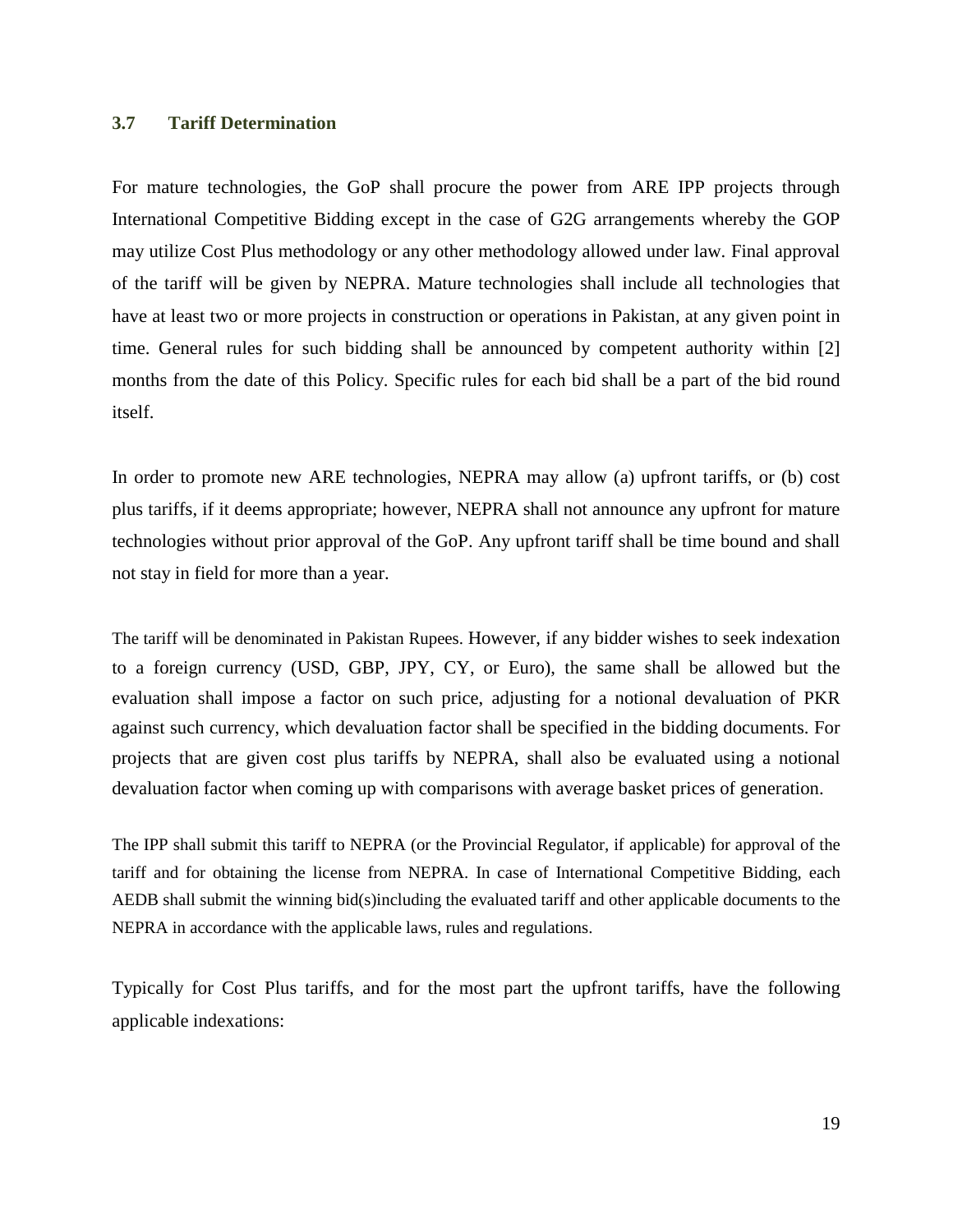During life of the project operations, quarterly adjustments/indexations for local inflation, foreign inflation, exchange rate variations (if applicable) and interest rate variations will be made on 1st July, 1st October, 1st January and 1st April each year based on latest available date with respect to CPI notified by the Federal Bureau of Statistics (FBS), US CPI issued by US Bureau of Labor Statistics and revised TT&OD selling rate of foreign currencies (US Dollar, British Pound Sterling, Euro and Japanese Yen,) issued by the National Bank of Pakistan. The method of indexation will be as follows:

| <b>Tariff Components</b>       | Tariff Indexation & Adjustment                                                                                               |
|--------------------------------|------------------------------------------------------------------------------------------------------------------------------|
| Variable O&M (Foreign)         | \$ to Pak Rupees & US CPI                                                                                                    |
| Variable O&M (Local)           | Pakistan CPI                                                                                                                 |
| Fixed O&M (Foreign)            | \$ to Pak Rupees & US CPI                                                                                                    |
| Fixed O&M (Local)              | Pakistan CPI                                                                                                                 |
| <b>Cost of Working Capital</b> | Adjustments for relevant KIBOR Variations                                                                                    |
| Return on Equity               | \$ to Pak Rupees if equity is invested is foreign<br>currency                                                                |
| Principal Repayment            | \$/Euro/Yen/Pound/RMB/ to Pak Rupees (based on                                                                               |
| (Foreign Currency Loan)        | borrowing by the project company)                                                                                            |
| Interest/Mark-Up payment       | Adjustments for relevant LIBOR or other                                                                                      |
| Foreign Currency Loan)         | applicable interest rate benchmark and variations<br>exchange<br>rate for Foreign<br>in<br>Currency<br>(US\$/Euro/Yen/Pound) |
| Interest/Mark-Up payment       | Adjustments for relevant KIBOR Variations                                                                                    |
| Local Currency Loan)           |                                                                                                                              |

For projects that are procured through bidding, AEDB/NEPRA may make some changes in the structure of the tariff to be bid, which shall be specified in the bidding documents. For example,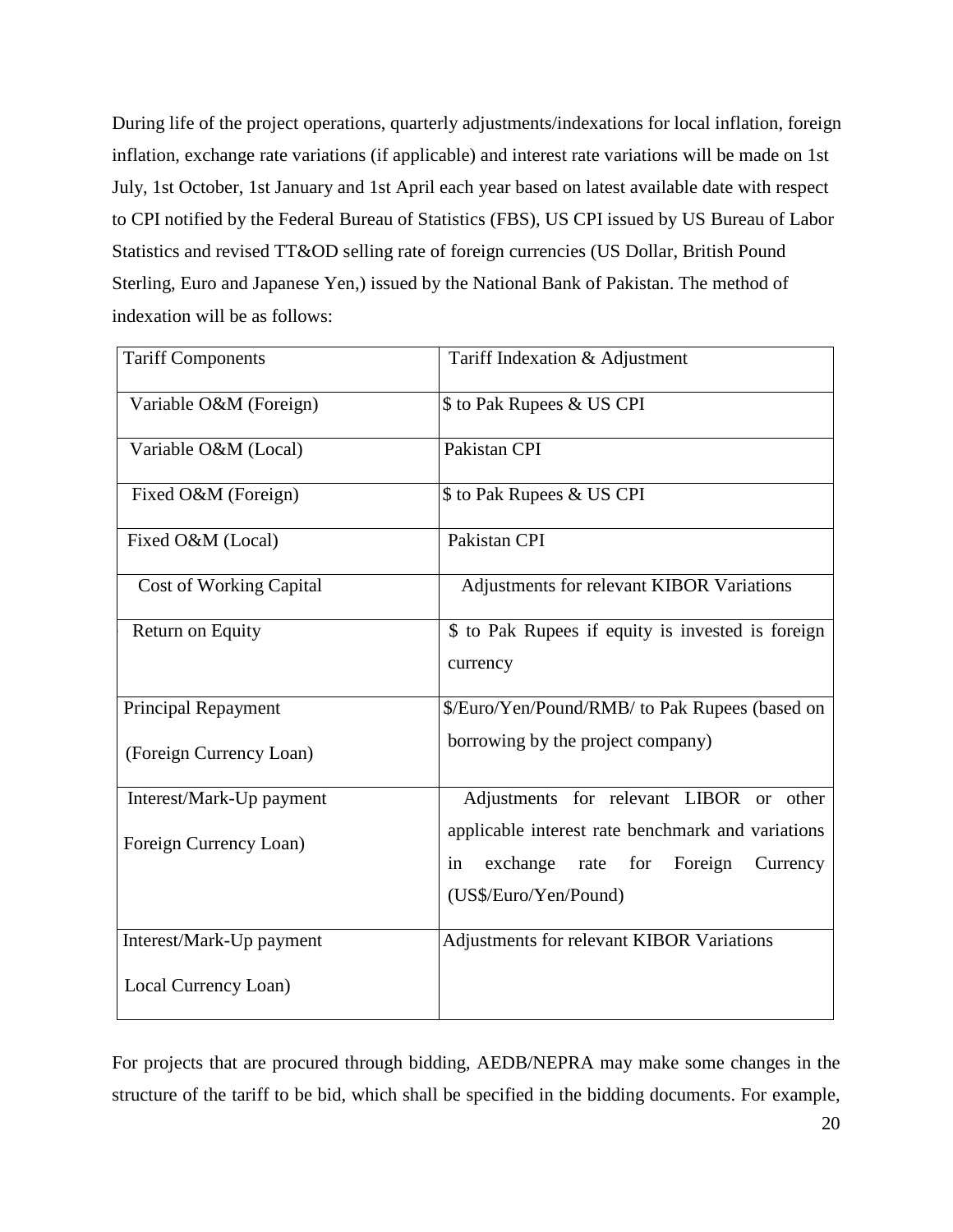there may not be separate category of return on equity since that would be a number that the bidders may not wish to disclose. Similarly, all indexations available in Cost Plus, may not be offered in bidding process.

However, as far as currency indexations are concerned, the benchmark currency rate used as a reference will be the interbank rate for US Dollars (US\$) prevailing 30 days prior to the date of submission of bids. If a winning bidder has used a different currency, then while the evaluation will be done in USD, the final EPA shall include applicable currency indexation, using cross currency rates of the same reference date (ie 30 days before bid submission) to set the base rate for indexation to another currency.

Indexation of various components of tariff and adjustment for foreign exchange rates, if applicable,('true up') will be automatic, based on predetermined formulae and reference parameters. ARE IPPs will not have to approach NEPRA frequently for tariff indexation

.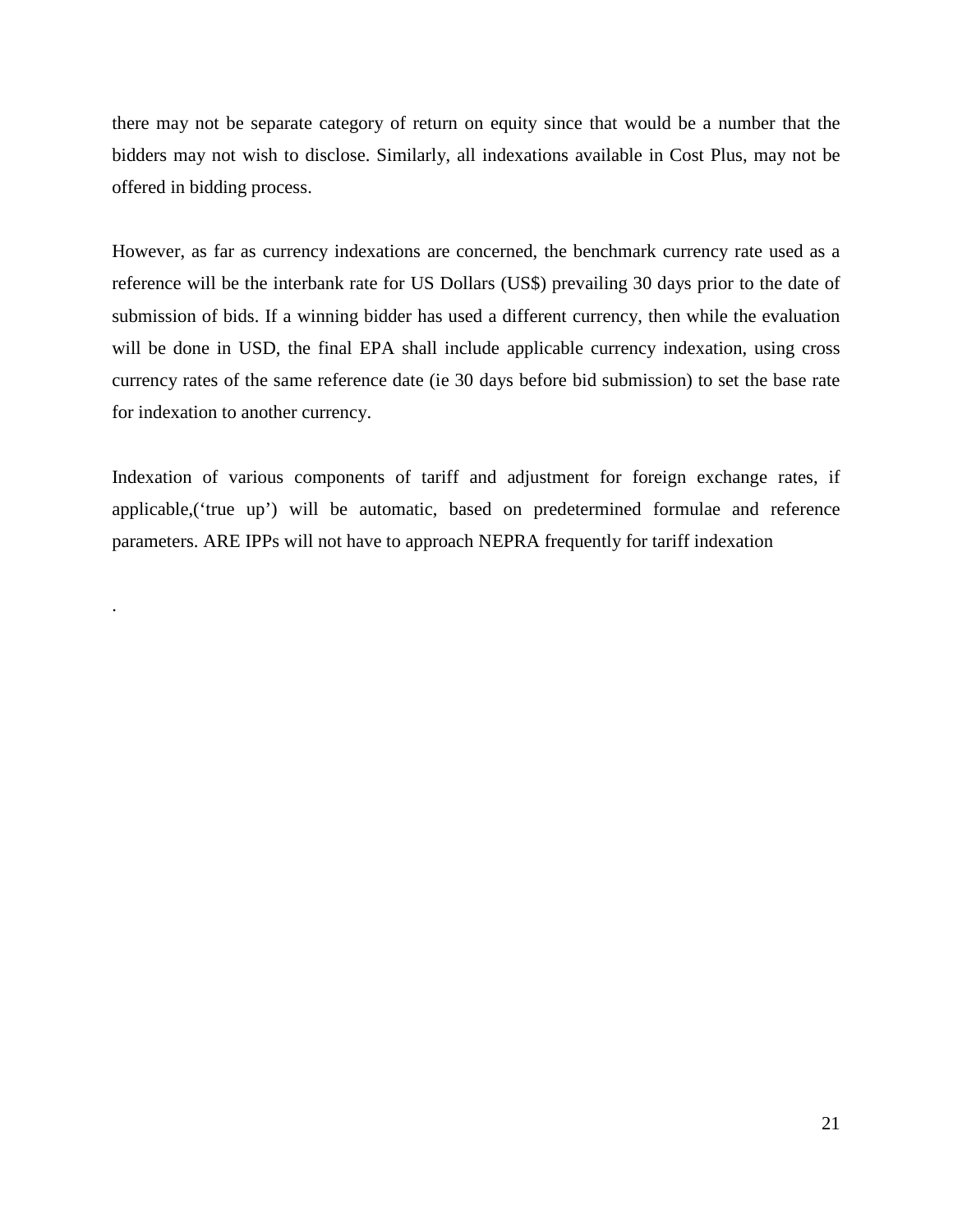#### **3.8 Contractual Structure**

## **Security Package**

CPPA-G/DISCO shall enter into a standard energy purchase agreement (EPA) with an ARE-IPP that has been confirmed power purchase and interconnection. The GOP shall also enter into an implementation agreement (IA), which will guarantee the payment obligation of the public sector power purchaser on account of power sales over the term of the EPA. It is to be noted that such policy incentives/obligations of IA with GoP will be exclusively for provision of electricity to public utilities and not for captive or B2B arrangement. The EPA will be based on the purchase of all power generated and delivered at a per-kwh rate determined by NEPRA. [Unlike the past regime, where very long-term EPAs have been signed, the bidding documents shall have a "takeor-pay" structure during the projected debt period, beyond which the remaining term of the contract shall be based on "take-and-pay" structure to promote competitive forces.]

The security package shall include (a) the LOS until its validity, and (b) the site lease deed in case the land is owned by a governmental authority and is to be leased to the winning bidder(s).

# GOP will:

- a. guarantee the contractual obligations of the government and its entities and where federal government entities are a party to any agreement included in the security package documents. AEDB shall facilitate process of obtaining the guarantee of the Federal Government and where the provincial entities are party to any agreement included in the security package documents, AEDB shall facilitate process obtaining the guarantee of the Federal or the Provincial Governments as provided in the security package. If the entity whose obligations are being guaranteed, the new buyer shall be obligated to assume all such payment obligations and at such time, the payment guarantee of the GoP shall fall away at such privatization.
- b. provide protection against specified political and change in law force majeure risks.
- c. implement taxes and duties regime and protect against any subsequent changes made by GOP.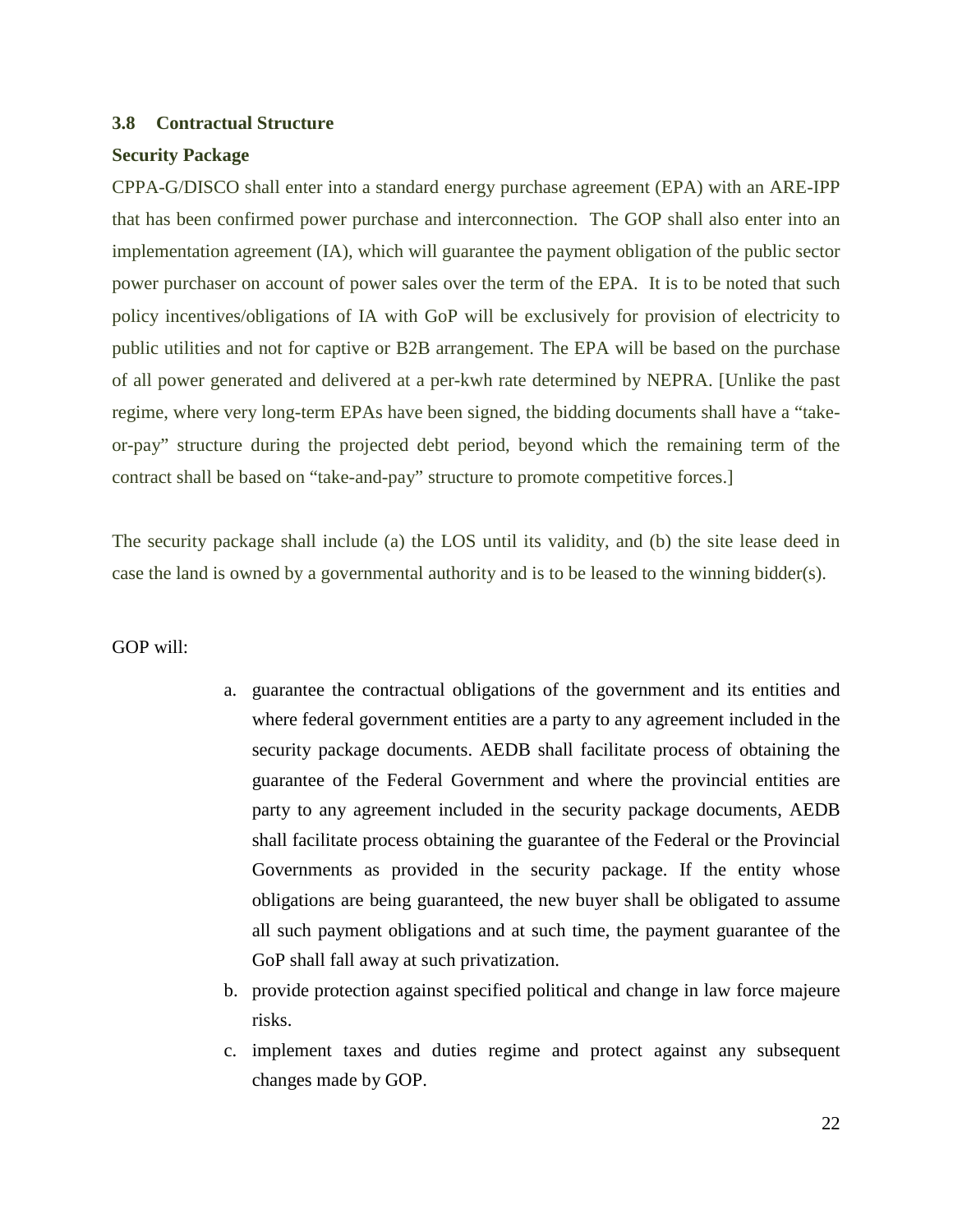- d. ensure convertibility of Pakistan Rupees into US Dollars at the then-prevailing exchange rate and the remit-ability of foreign exchange to cover necessary payments related to the projects, including debt servicing and payment of dividends. Tariff components, however, will be adjusted and indexed in accordance with this ARE 2019 policy, against exchange rate, inflation and interest rate variation etc.
- e. prepare social and corporate action plan with the sponsors to ensure that the local inhabitants in the project area benefit from the ARE project and its development and operation is not disrupted.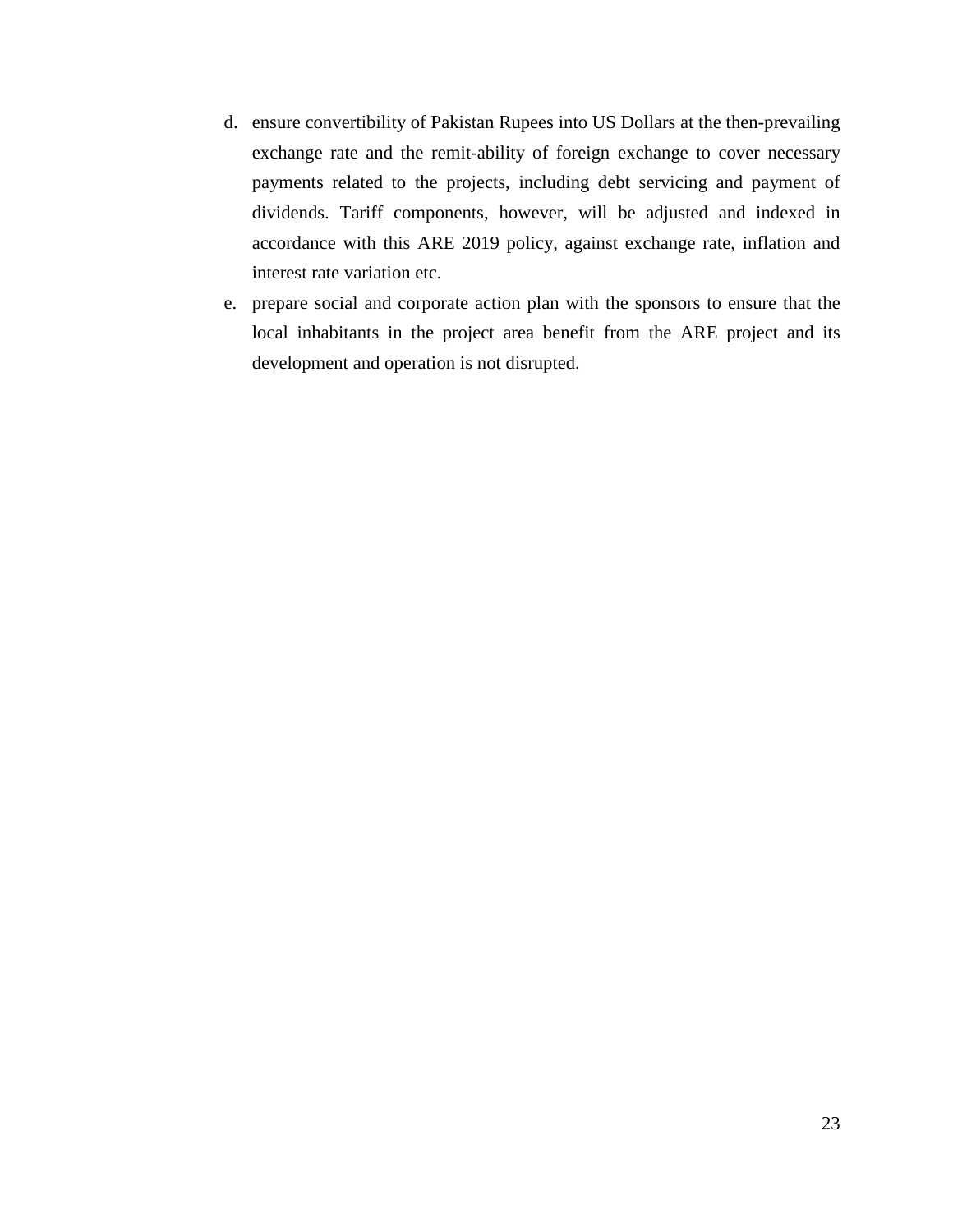#### **Capital Structure**

The sponsors shall be free to choose their own capitalization structure subject to the laws of Pakistan and, to the extent they intend to take any local lending, subject to Prudential Regulations of the State Bank of Pakistan, governing the local banks. These require the sponsors to put in at least 20% equity in the Project. For "Cost Plus" or Upfront Tariffs, NEPRA generally imposes a maximum level of 30% of equity for purposes of determining Return on Equity. For projects that get tariff through ICB, the rules defined therein shall govern the maximum allowed equity for purposes of repatriation of dividends and original investment.

The debt funding may be done in any form and may be local or foreign. Any foreign debt has to be approved by the SBP prior to effectiveness to ensure currency availability for debt servicing. Lately, the SBP has required such Projects to obtain at least 50% of the capital requirement through foreign sources, whether debt or equity. However, these regulations may change and must be checked with SBP at the time of the financing.

#### **Lock In Period**

The sponsors for projects selling to CPPA-G/DISCOs shall also have a "Lock-In" Period of 5 years from commercial operations of the Project, whereby they cannot sell their ownership to below 51% without written permission of AEDB.

The sponsor identified as the "main sponsor" in the application for pre-qualification, having a lead role and possessing sufficient financial and technical strength, will be required to hold at least 26% of the equity of the project company during the "lock-in period" which will be from the date of award of project until the fifth anniversary of the successful commissioning of the plant.

The main sponsor together with other pre-qualified sponsors must collectively hold 51% of the equity of the project company for the lock-in period. GoP may allow changes in the shareholding structure of the project company within lock-in period in terms of mechanism prescribed in the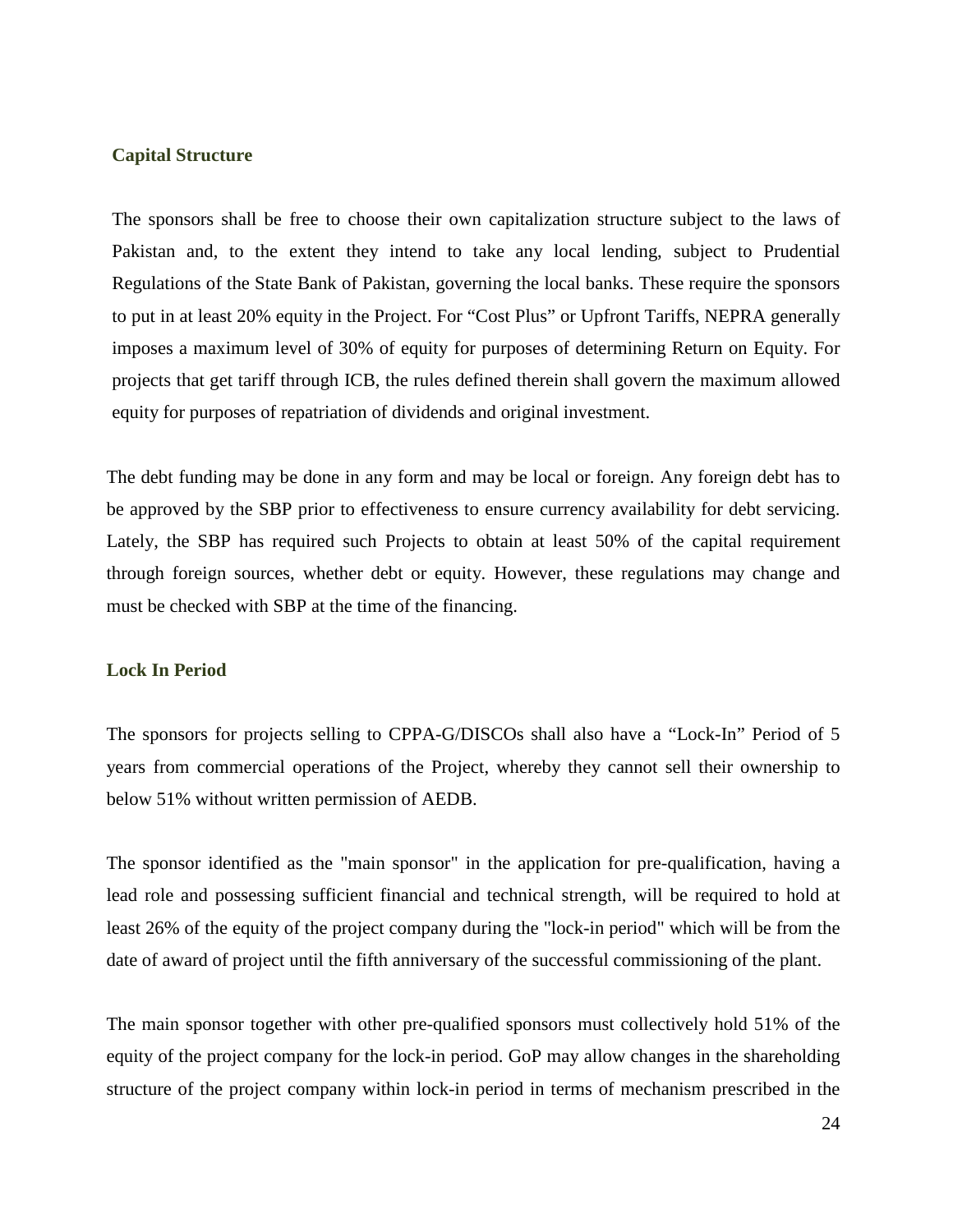guidelines. Any such request for change of shareholders shall be subject to the new sponsor(s) (a) is/are acceptable from National Security interest point of view, (b) is/are financially as strong as the outgoing sponsor(s), and (c) do(es) not result in any increased obligation of foreign currency outflow.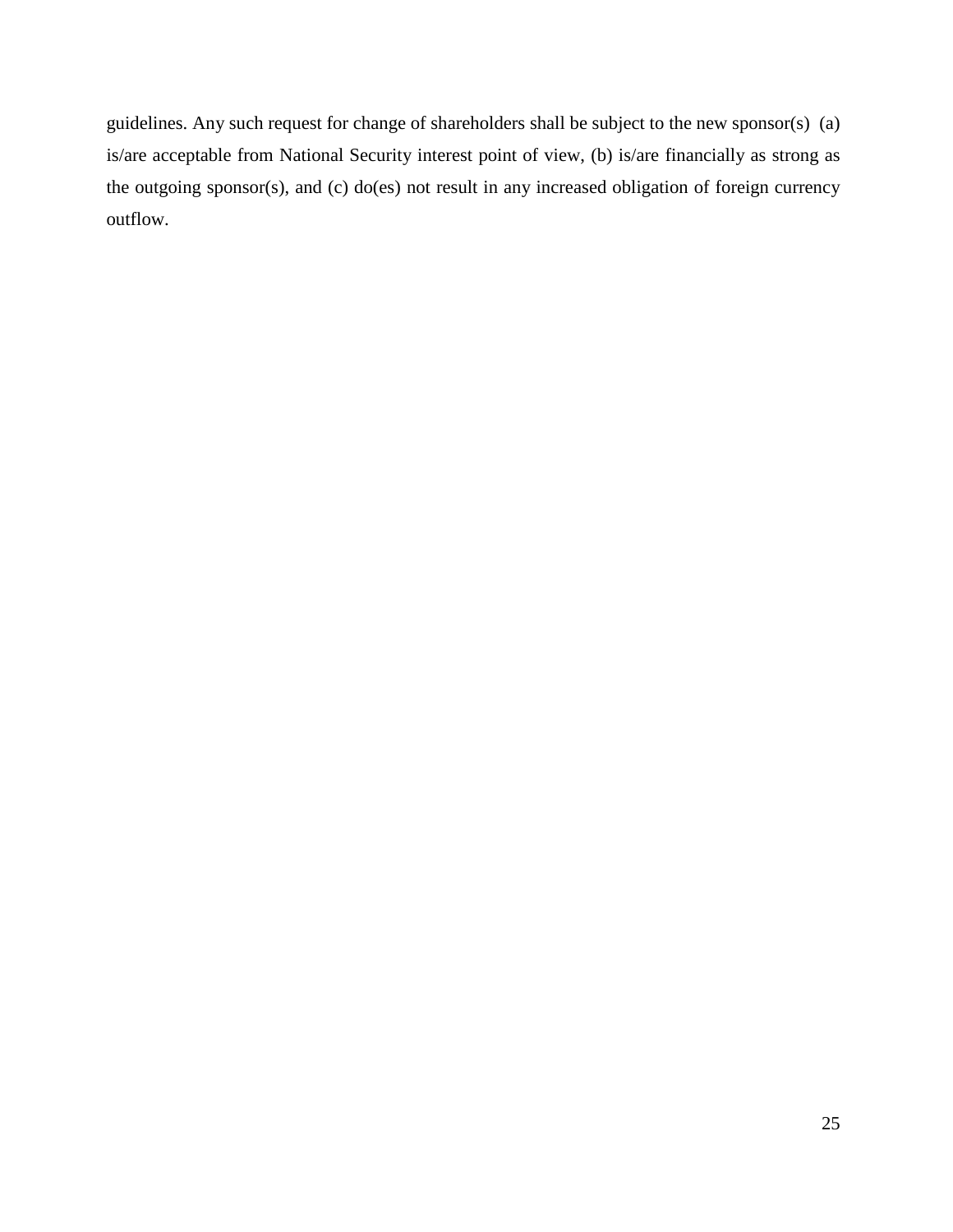### **3.9 Financial Incentives**

## **Tax Exemptions**

Project implemented under this Policy, whether selling to a Public utility, on a distributed/off-grid mode or on a B2B basis shall be exempt from Corporate Income Tax under clause 132 of part-1 of the second schedule to the income tax ordinance, 2001. Dividend withholding tax shall be as applicable at the time the bid is submitted.

Projects are currently subject to no Customs Duty on import of equipment / machinery not manufactured locally to be installed in Renewable Energy Projects. However, in order to avail the same, the Project Company shall provide an undertaking to AEDB that it shall only bring in, without customs duty, items that are to be installed in its plant, and shall not sell any such items in local market or use for any other purposes than specified. If the customs duty is different at the time of a future bidding round, the same shall be specified in the bidding documents, and the rate applicable shall be the rate on the bidding date.

There shall be GST on services by the Provinces that varies across the country. Currently applicable taxes may be checked with the relevant provincial agency at the time of the implementation of the Project.

- Exemption of sales tax on plant, machinery and equipment (pls check)
- Repatriation of equity along with dividends is freely allowed, subject to the prescribed rules and regulations, including lock in period for repatriation of capital.
- Parties may raise local and foreign finance in accordance with regulations applicable to industry in general. SBP approval is required for approval of foreign finance.
- Non- Muslims and Non-residents shall be exempted from payment of Zakat on dividends paid by the company.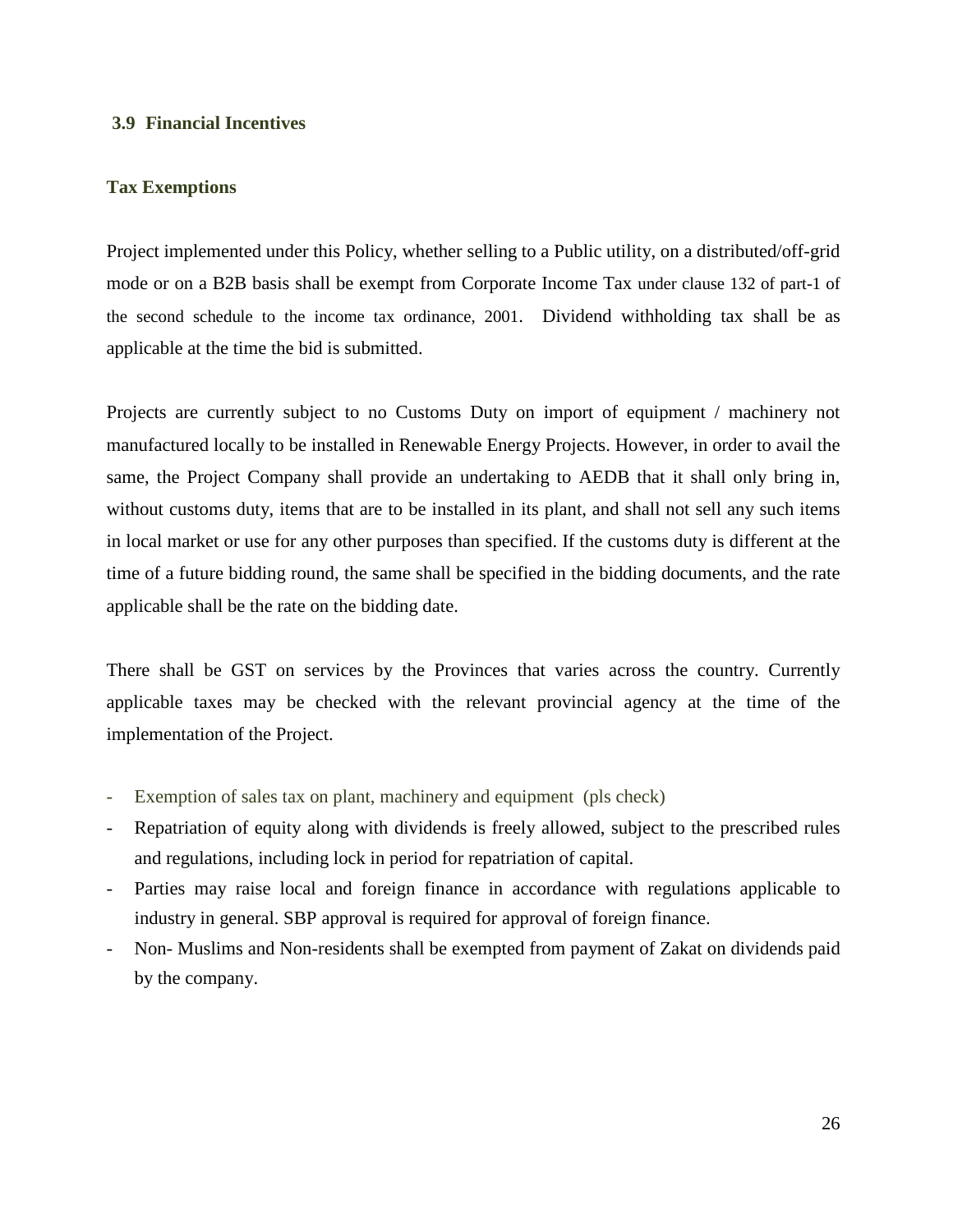- Maximum indigenization shall be promoted.

#### **Exchange Protection**

All foreign capital that is invested in an ARE Project selling to a Public Utility where NEPRA has determined its tariff, whether in the form of debt or equity, as stipulated in the bid or specified in any cost plus or upfront tariff, shall be eligible for indexation if the same has been allowed by NEPRA as per the final approved tariff.

#### **Debt Financing**

Sponsors are free to choose the debt structures they may wish to deploy, subject to SBP prudential regulations that apply to local banks in terms of their lending practice.

The local commercial banking market is well experienced in financing of power projects and also has liquidity of projects of small to medium size. For larger projects, consortia of local banks are needed on account of individual lending limits of the banks which are a function of the size of each bank. For larger projects, it is often necessary to have a combination of local and foreign debt financing packages. While traded bond market is not very liquid, this is also legally available as a mode of debt financing. In addition to local banks, most major export credit agencies in the world, as well as major multilateral agencies and bilateral agencies have previously lent to such projects in Pakistan.

### **3.10 Carbon Credits**

Pakistan is signatory to Kyoto Protocol and Paris Agreement that allows accessing global carbon crediting markets, environment and climate funds and other global financing options for projects under mitigation, adaptation and a combination thereof. These financing options can be accessed by the public and private sector entities. GOP encourages the ARE project developers to apply for procuring carbon credits through various carbon crediting mechanisms including Carbon Crediting Mechanism (CDM) under compliance market, financing options under voluntary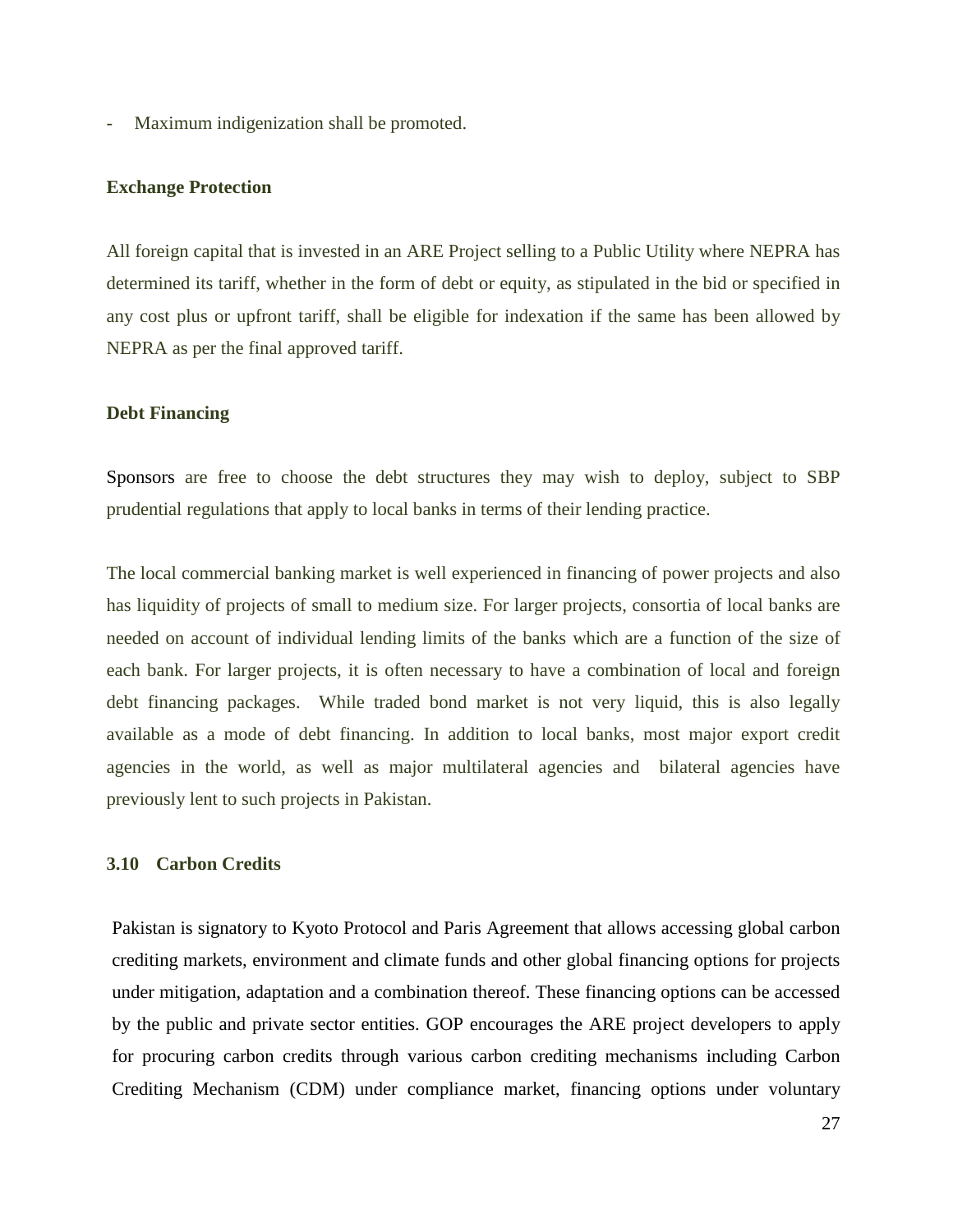markets and mitigation & adaptation actions under Nationally Approve Mitigation Actions (NAMAs). the GOP mandates AEDB to facilitate, coordinate and assist the ARE project developers and the Designated National Authority (DNA) / National Designated Authority (NDA) of Pakistan under United Nations Framework Convention under Climate Change (UNFCCC) in reconciling the most effective approach in procuring carbon credits. AEDB may also facilitate the ARE project developers in trading the carbon credits in international carbon market and help DNA/NDA in creating national carbon credits trading scheme. The revenues generated through the sale of carbon credits will be exempted from income tax or duty.

The AEDB will assist in the development of local capacities and creating awareness regarding various carbon crediting mechanisms available under UNFCCC.

Considering that efforts are on way to put in place new international climate treaties, GOP is committed to revising incentives for procuring benefits consistent therewith. AEDB is empowered to effect requisite facilitation in the event of any new international regime or protocol applicable to Pakistan.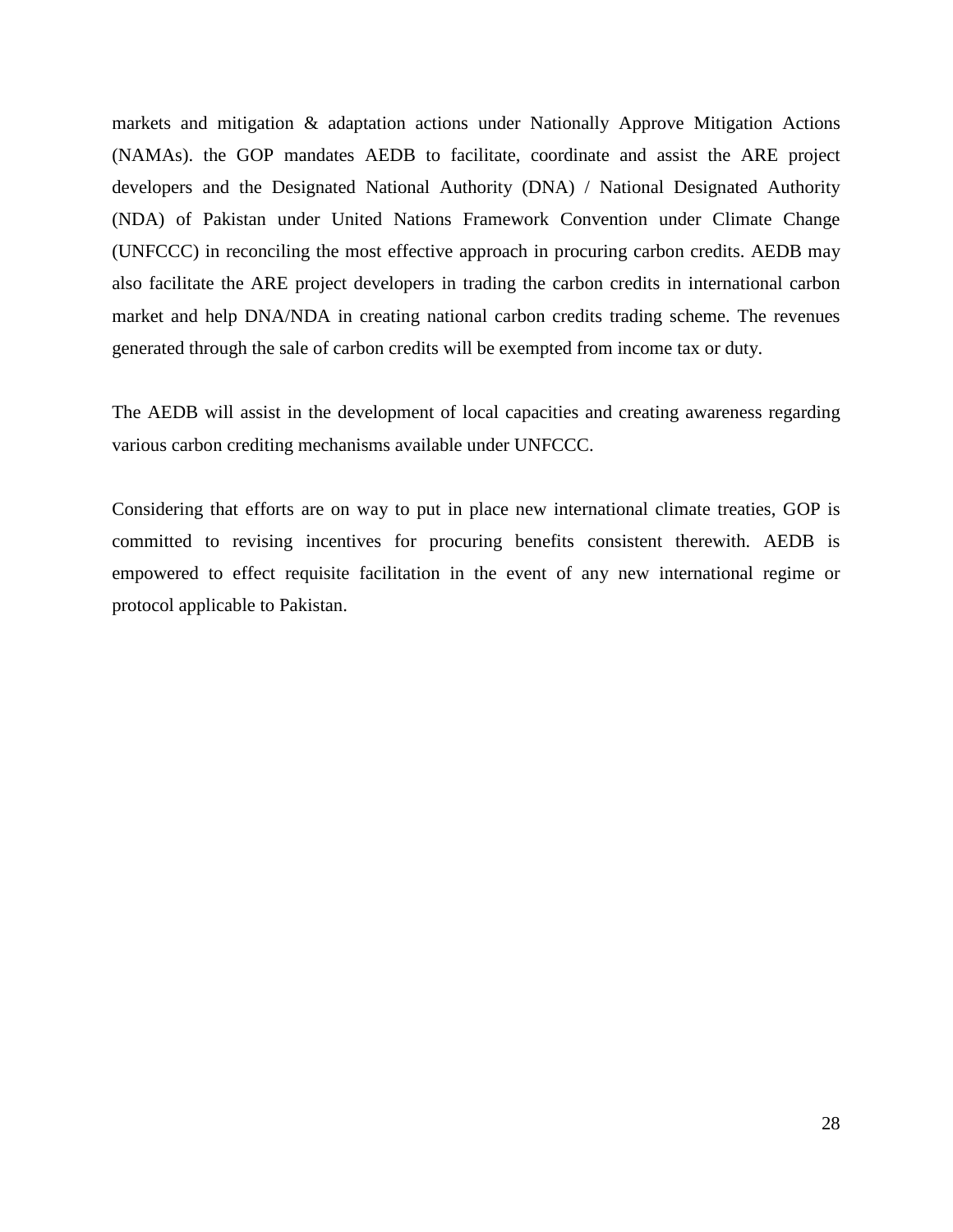# **4. Projects with Private Use (Captive) or Sale to Third Parties**

#### **4.1 Project Registration**

Projects that are for self-use, or B2B sales, will have a simplified regulatory process (described below) or in certain cases no regulatory approval at all. However, if a project wishes to avail any policy benefits under this Policy, that are not otherwise already available under law (e.g. no custom duty on import of solar panels), then it will be asked to register itself with AEDB. This registration shall not be in the nature of approval, but rather the basis on which it may ask AEDB for support to avail policy benefits if needed. This registration will require a simple filing of a proforma describing the proposed project and submitting it to AEDB.

Approvals that may be required are described below.

#### **4.2 Types of Projects**

The types of projects that will fall under this category shall include all types of projects for power generations that are otherwise described in Section 1, to the extent of their self-use or sale in B2B mode.

#### **4.3 Regulatory Approvals**

Power Generation is a regulated activity and requires obtaining a license from NEPRA. Sale of electricity is a regulated distribution activity also requiring a license and in some case tariff approvals. In order to promote this sector and open it up to investors and consumers of all sizes, renewable energy projects that all in the self-use and B2B category shall have simplified licensing and approval process as described below.

#### **Generation License**

A project generating electricity for its own use, or a third party installing at the users site with a BOT/BOOT model, shall not be required to get a license as long as (a) it is **not** connecting to the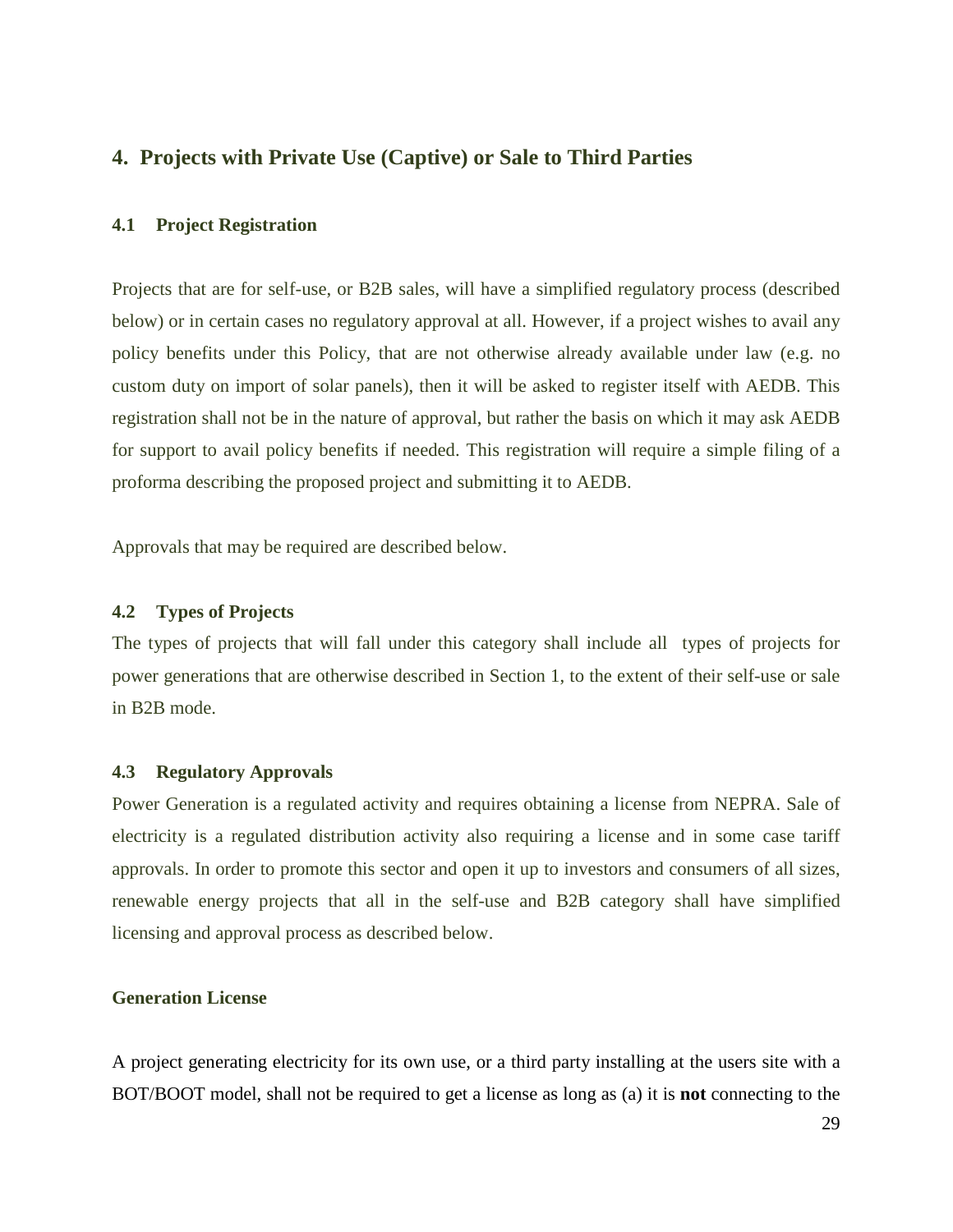grid/DISCO and (b) the electricity is being generated at the same location that is consuming it, and (c) there is no sale/transfer of electricity beyond the physical premises of the place where generation is occurring.

If a project is selling electricity directly to their customers under Business-to-Business (B2B) arrangement without involving grid network of any federal and provincial entity, it shall not require any approval from AEDB. Further, NEPRA shall exempt such a project from the requirement of Generation License if the size is **below [5** MW]. If the size of the Project is less than 5 MW, No Objection Certificate shall not be required either from the DISCO in whose area such a sale is occurring.

In case of captive use is for an integrated industry of any type, the GoP will offer the following special incentives for establishing the industry provided that the commercial production from the Industry starts within a specified period from the date of commercial operation of the power plant:

- i. 5% duty on import of machinery required for the industry
- ii. Lease of public land for the life of the industrial plant, if available, and following the prescribed rules

If a Project is (a) producing electricity at one location but selling it to multiple non-domestic customers, or if (b) selling to domestic customers regardless of how many locations it is producing the electricity at, then such a Project shall be required to obtain a Generation License. In this case, the sale shall be more in the nature of a Distribution company operating a mini/micro grid. In this case, a No Objection Certificate shall be required from the DISCO in whose territory the sale is occurring, but the DISCO shall be bound to issue such NOC within 30 days of application by the Project if its grid is not being used by the proposed project. If such a project requires building private transmission/distribution line, the same shall be approved by NEPRA, and after completion of such line, the relevant DISCO shall be obligated to take over the Operations & Maintenance of the same upon payment of costs for the same by the sponsor, which consent shall be obtained from the DISCO prior to final approval.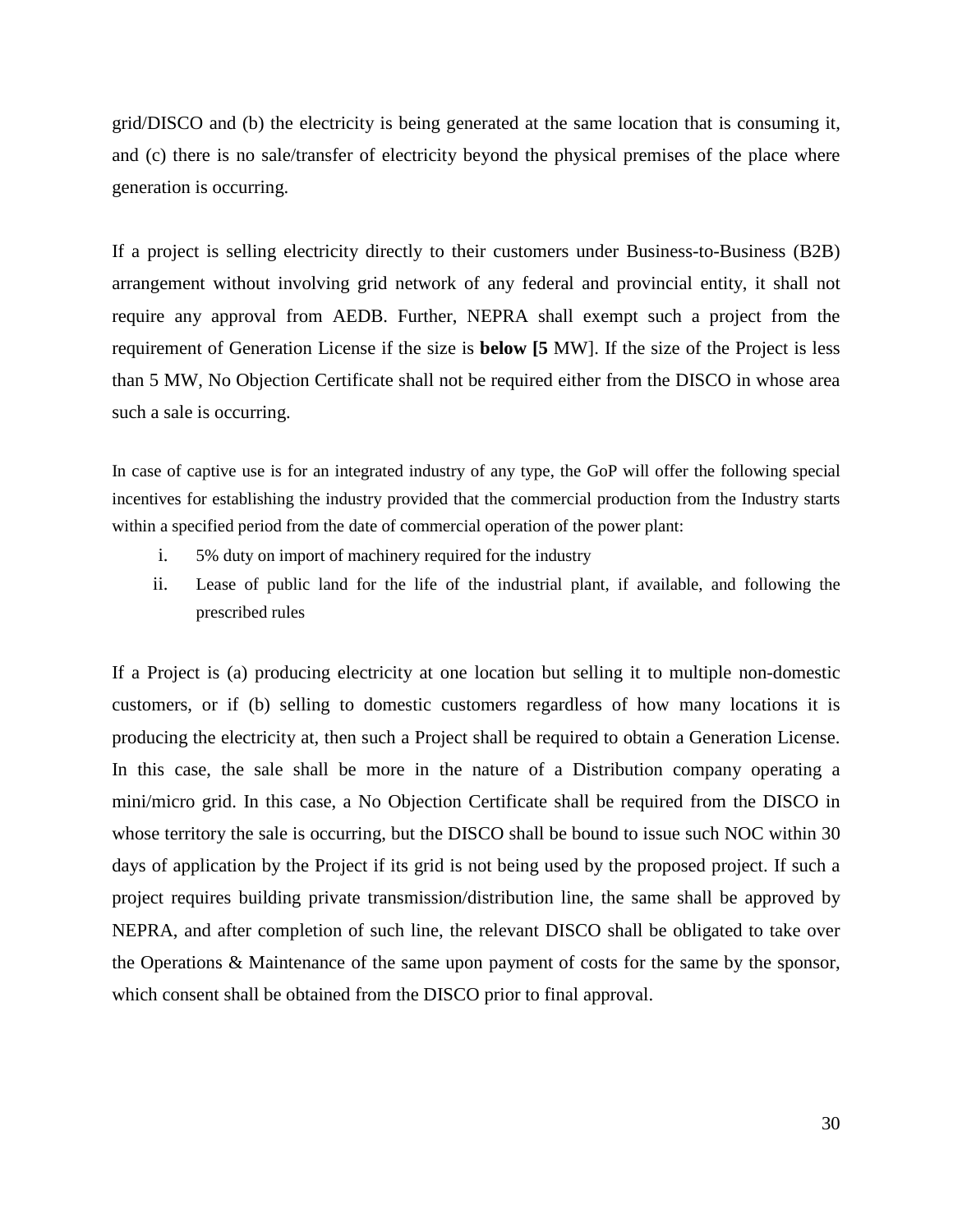Projects that intend to sell on a B2B basis, but intend to use wheeling facilities of the grid, shall be required to get a Generation License but shall not be subject to tariff approval from NEPRA. Any wheeling done by them shall be governed by the wheeling policy..

All such projects will be required to ensure compliance to international standards for quality and safety and meet all applicable laws of Pakistan except that any project less than 5 MW shall be exempt from conducting an Environmental Impact Assessment report.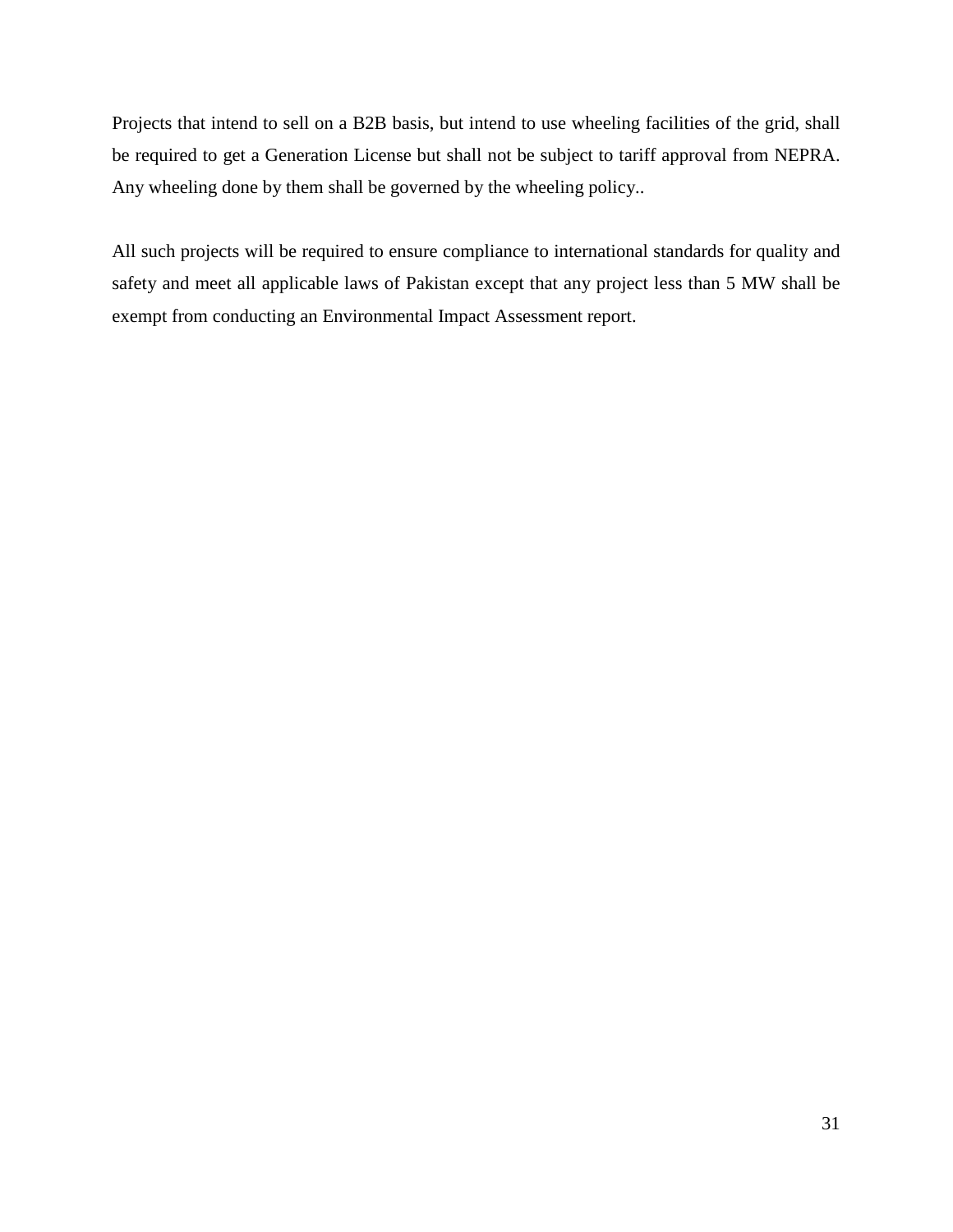#### **Tariff Approval**

If a Project is selling electricity on a B2B basis, to a third party or an affiliate company, it shall not be required to get a Tariff Determination from NEPRA.

If a Project is intending to sell electricity to domestic consumers, like in a Private Housing society, then it shall be required to get a Tariff Determination regardless of the size of the Project subject to the following exception. If the supplier is prepared to accept the same tariff that is applicable for the DISCO that has the license in this area (including all applicable subsidies), then upon written confirmation of the adoption of the same, NEPRA shall process the Tariff Application and announce the same tariff, as if the customers were being supplied from the relevant DISCO. If such exception is not applicable, then NEPRA shall determine the tariff as per its own Rules

Any schemes for Off-Grid solutions, which are financially supported by local, provincial or federal government, in the form of Viability Gap Funding, ongoing subsidies, or payment guarantees, shall be treated as IPP projects procured by the government. Any such off-grid schemes that do not have such financial support, shall be treated as private projects requiring both Generation License and Tariff Determination.

### **Wheeling**

A project may use transmission and/or distribution grid network of public utilities to transport power from their project site to the point of interconnection of the power purchaser, subject to availability of such capacity. Such services shall be acquired upon payment of corresponding transmission and inter-connection 'wheeling charges' as determined by NEPRA for the respective utility, from time to time. Wheeling Regulations that are separately notified by NEPRA, as may be amended from time to time, are applicable in this case. The decision of whether a DISCO can provide wheeling, or demonstration of physical capacity constraints, shall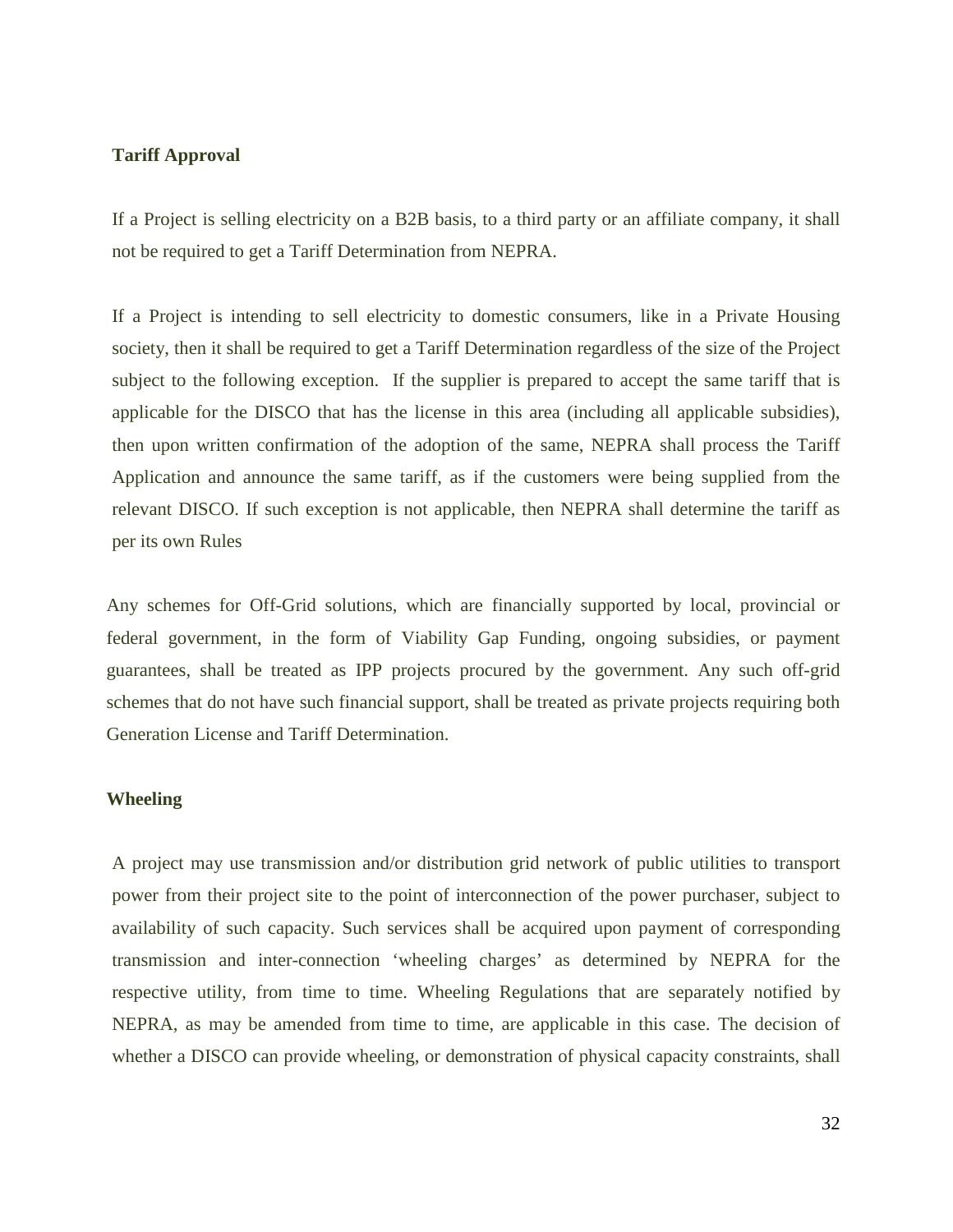be made within 30 days of the application by the project. For the purposes of connection, distribution codes and connection codes approved by NEPRA shall govern.

# **Net Metering & Grid Spill Over**

An ARET project that is primarily for Self-use but wishes to sell any excess electricity on a nonfirm basis to the DISCO it connects to, shall have the right to do so, which is netted against the energy delivered by the grid, as long as the maximum sale at any time is less than 1 MW. Under this mechanism utility consumers are encouraged to generate their own electricity from renewable resources in pursuant to the regulations issued by NEPRA from time-to-time.

Such project that intends to sell any excess supply more than 1 MW, set up for self (captive) or dedicated use, may supply surplus electricity to the DISCO (grid spillover), after getting a Generation License from NEPRA and getting "Cost Plus" tariff approval, subject to the DISCO agreeing to purchase the same.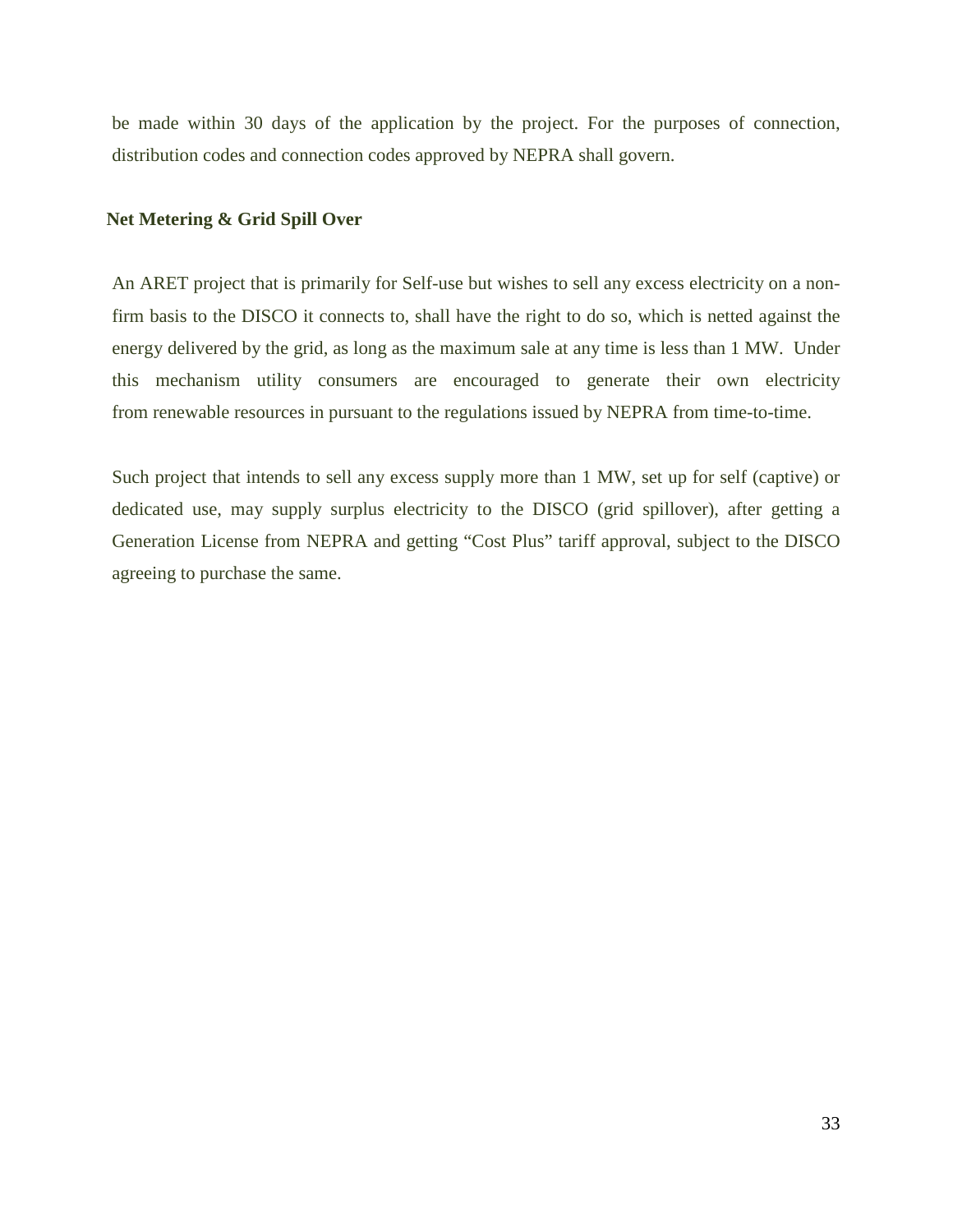# **4.4 Incentives**

### **Tax Exemptions**

Any production and use of electricity for self-consumption shall be treated as part of the normal business process for the purposes of income tax, but the sale of electricity from such projects to another entity, shall be exempted from income tax. Projects that have self consumption as well as sale to third parties, shall have apportionment as per existing tax rules for purposes of determining income tax exemption.

Any equipment imported for such projects will enjoy same custom duty exemptions as enjoyed by projects intending to sell to the grid.

# **Fiscal Incentives**

All the same incentives that are applicable to grid based projects shall remain available for projects that do not sell to grid unless specified otherwise herein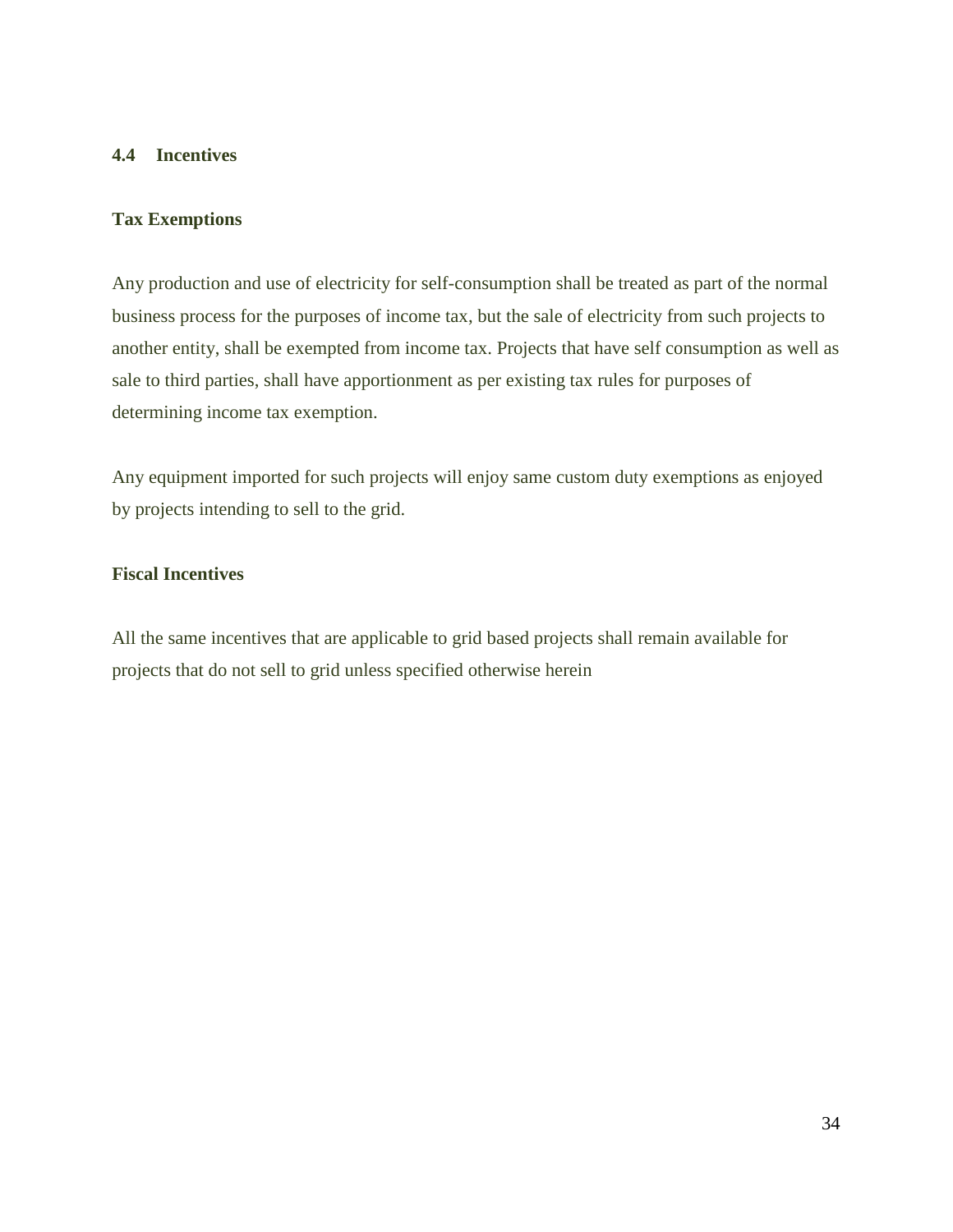#### **5. Institutional Framework**

# **5.1 Legal & Regulatory Framework**

The Ministry of Energy (Power Division) acts as the executive arm of the GoP in execution of Federal Government policies in the power sector. It also coordinates with relevant provincial governments and their agencies in achieving national policy objectives.

The National Electric Power Regulatory Authority (**NEPRA**) set up under the Regulation of Generation, Transmission and Distribution of Electric Power Act, 1997 (known as the "**NEPRA Act**") is the apex regulatory body, which is mandated to act as an independent regulator for the provision of electric power services in Pakistan. The Karachi Electric (**K-Electric**), Bahria Town (**BTPL**) and the ten public sector distribution companies (**DISCOs**) provide electricity distribution services to multiple customers under license from NEPRA. The National Transmission and Dispatch Company Limited (**NTDCL**) is a sole public sector transmission system operator in Federal, licensed by NEPRA, transmits power purchased through the Central Power Procurement Agency (Guarantee) Limited (**CPPA-G**) / or any other legislative regime specified by GOP time to time, from GoP owned thermal generation companies **(GENCOs),**  Water and Power Development Authority **(WAPDA-Hydel Wing)** and independent power producers (**IPP**s). NTDCL is also the System Operator for the secure, safe and reliable operation, control and dispatch of generation facilities as well as the Transmission Network Operator for the operation and maintenance, planning, design and expansion of the national transmission network.

Within the context of ARE Policy 2019, Alternative / Renewable Energy based Independent Power Producers (**ARE-IPP**s) are ARE based power generation companies established for dedicated sale of power under guaranteed agreements with NTDC/CPPA-G/DISCOs. Likewise, the ARE Distributed Generators (**ARE DGs**) produce power for self-use and for sale to bulk consumers/utility under bilateral contract.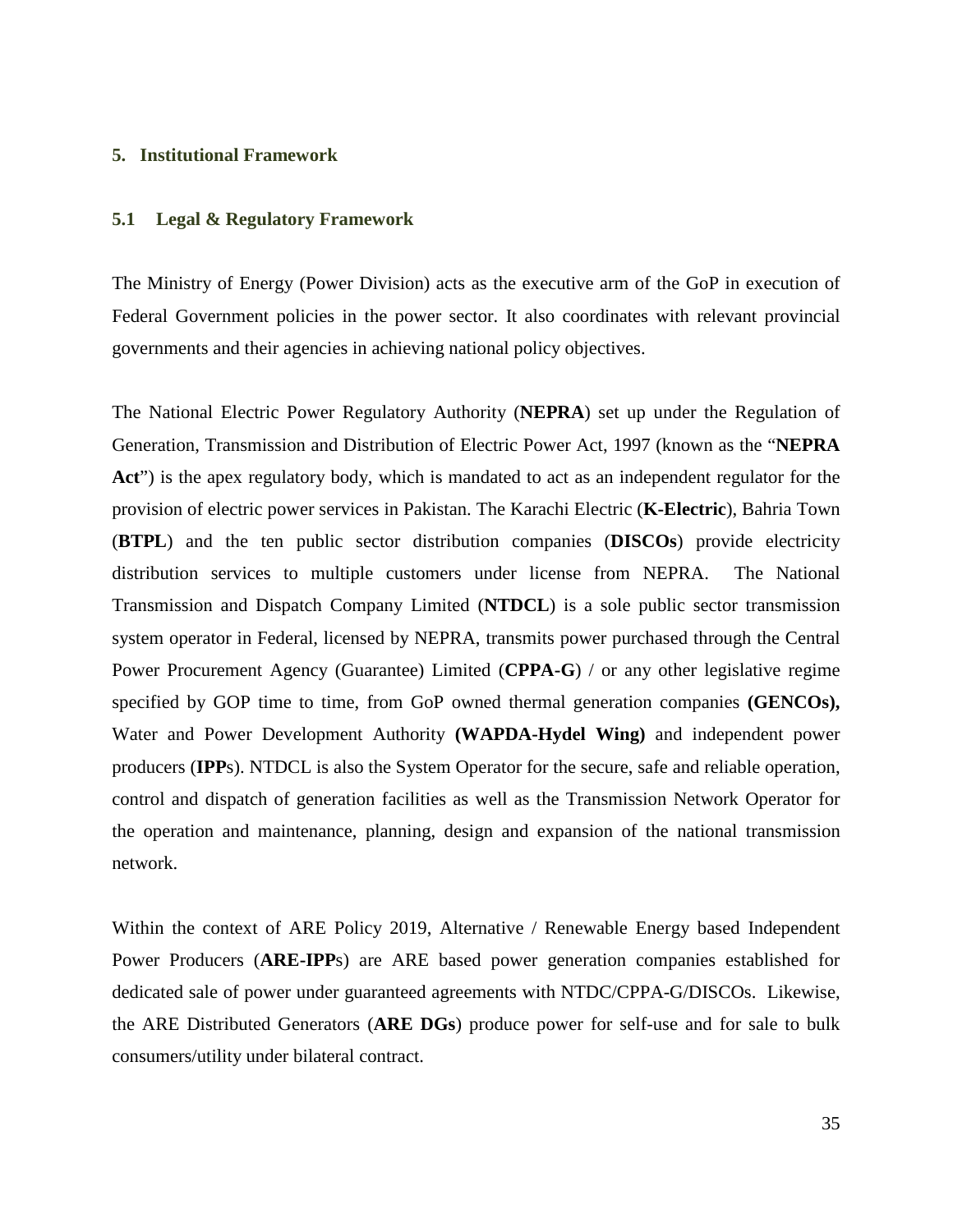Private Power and Infrastructure Board (**PPIB**), is established as a "one window" facilitator for conventional private power sector generation projects, including hydel projects. AEDB works very closely with PPIB to ensure consistency of policy outlook and implementation; however, each organization has distinct role and responsibilities.

The Provincial Governments of Balochistan, Khyber-Pakhtunkhwa, Punjab and Sindh support the development and implementation of ARE projects within their territories. Similarly, the Gilgit-Baltistan **(GB)** region and the State of Azad Jammu and Kashmir (**AJK**) support development of ARE projects through local departments. Additionally, the Board of AEDB also ensures provincial representation for smooth ARE project implementation.

An organogram of the Pakistan power sector highlighting the inter-relation of various agencies is given in **Exhibit 1**.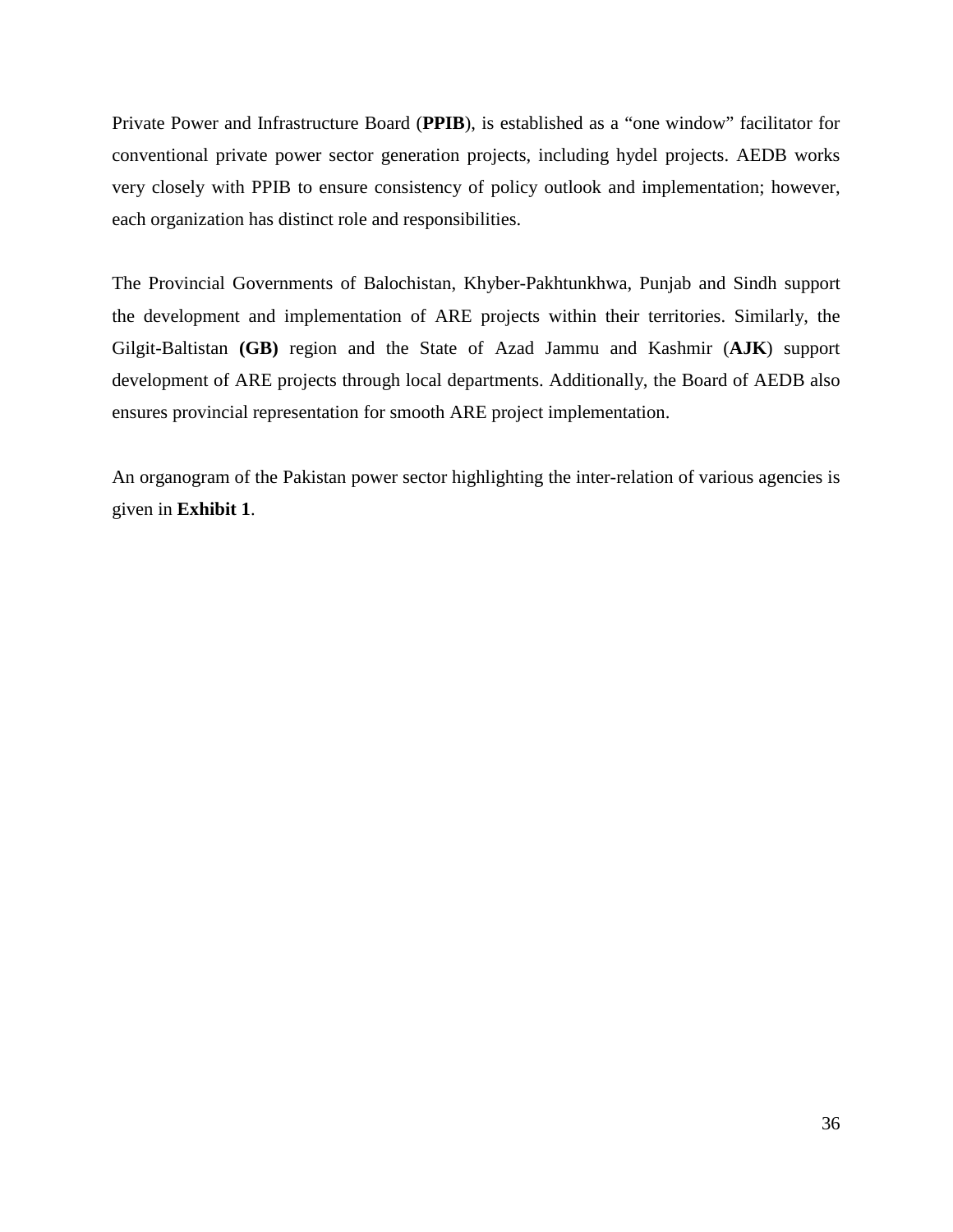# **Exhibit 1: Pakistan's Power Sector Organizations**

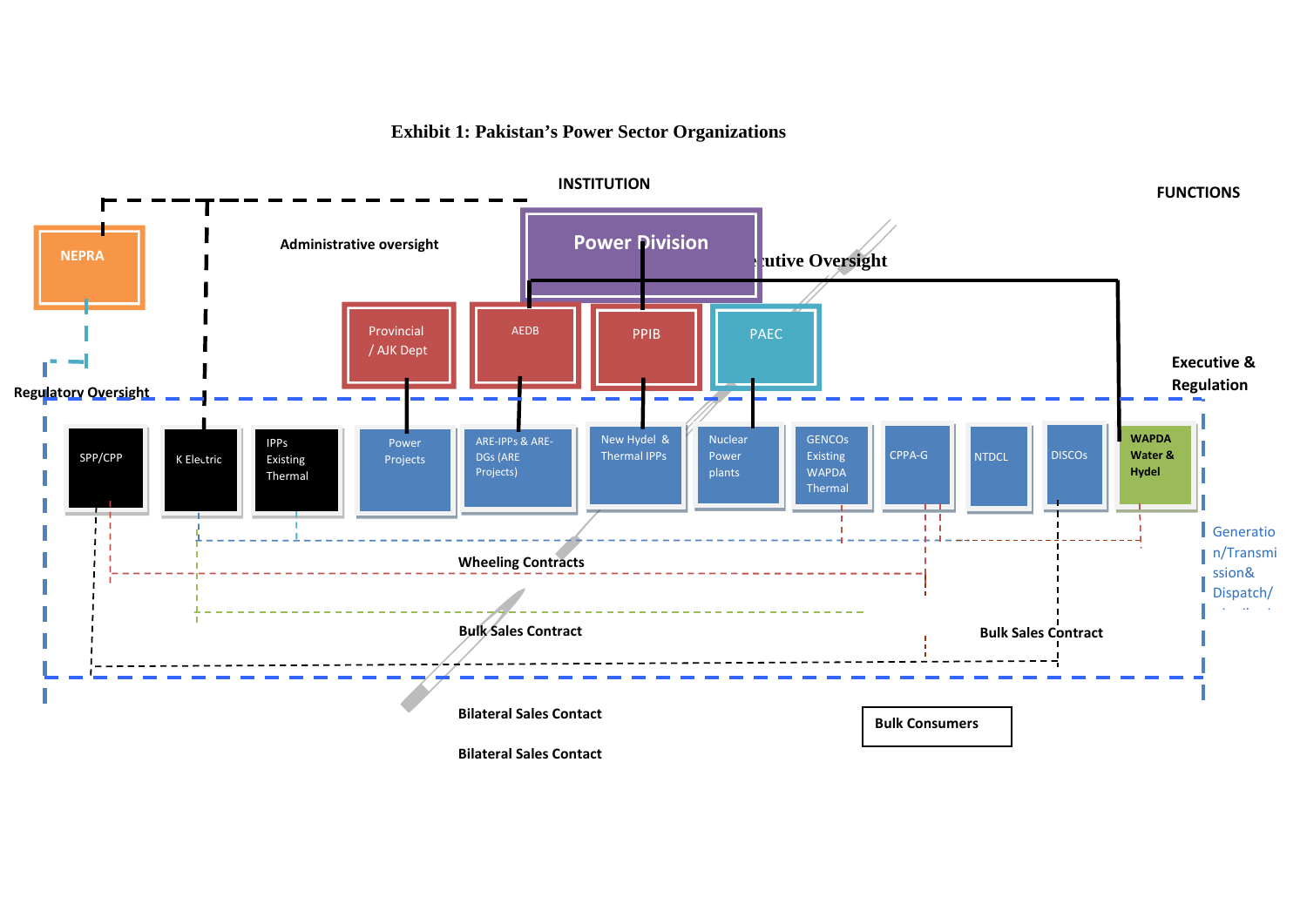# **5.2 One Window Institutional Support**

AEDB provides one window facility to the investors and sponsors in setting up ARE -IPP projects in Pakistan under this Policy. It provides support to investors and sponsors in dealing with various federal  $\&$  provincial government entities. It carries out the following functions:

- (i) prepare and draft standardized pre-qualification & bidding documents;
- (ii) prepare and draft standardized security package documents;
- (iii) pre-qualify the sponsors, evaluate bids and award projects;
- (iv) assist and facilitate sponsors and project companies in seeking necessary consents from various public sector entities;
- (v) issue LOI, LOS and execute security package documents where required;
- (vi) arrange guarantees for securing the contractual obligations of GoP or Federal / Provincial entities as specified in the security package documents;
- (vii) facilitate the private sponsors in settlement of environmental, security and land acquisition issues during implementation of projects;
- (viii) coordinate with the sponsors and the GoP's and other public sector departments, ministries and their entities for the timely implementation of the power projects

Alternate Energy Development Board has representation of all the provinces. This is necessary for the Policy making role of the AEDB since the projects to be undertaken, together with their locations and technologies are to be decided with consensus. Once the Policy is approved by the BOD, the implementation of the same can be done by the management level.